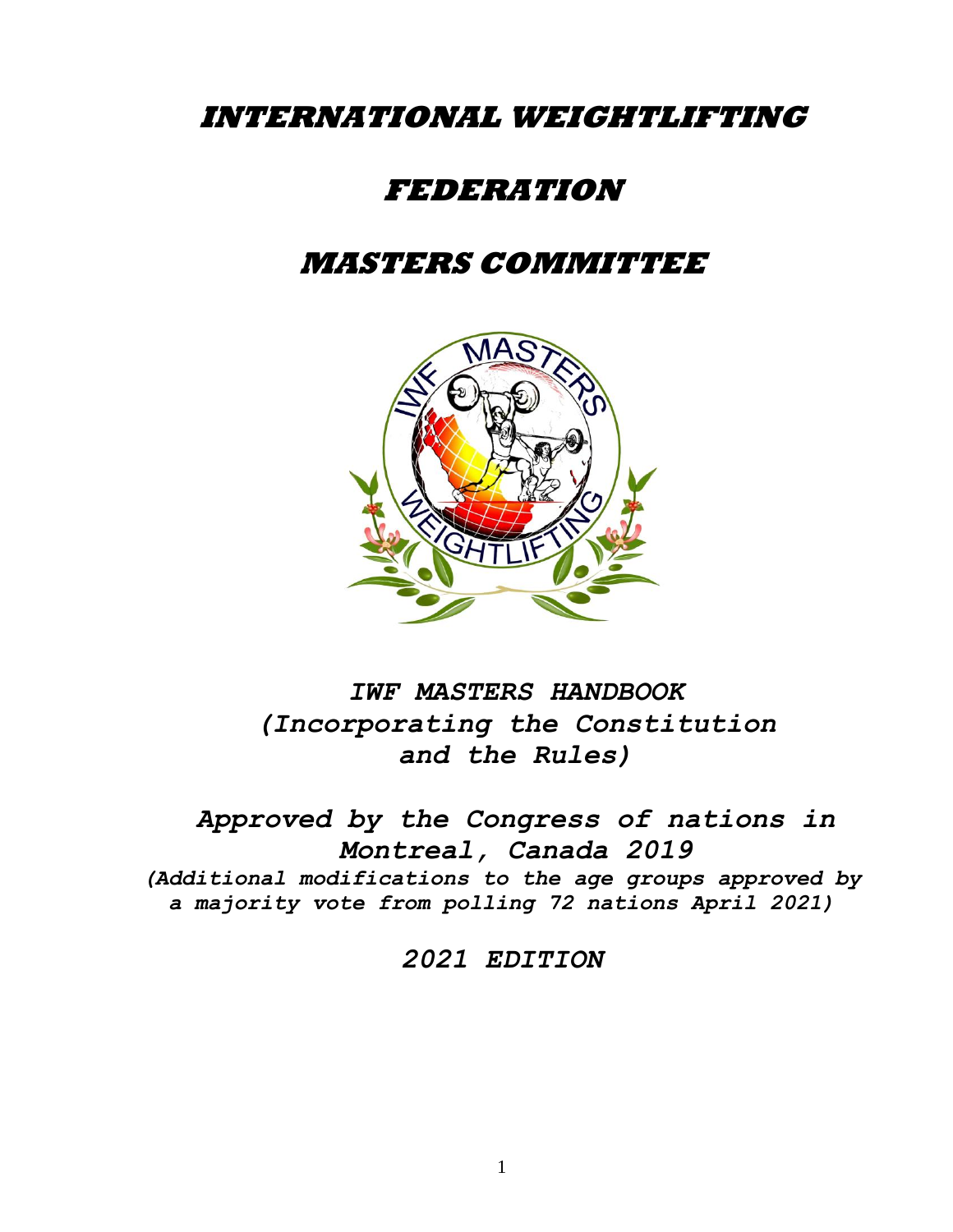# INDEX

| Item Description                                    | <b>ITEM NR.</b> | <b>PAGE</b>    |
|-----------------------------------------------------|-----------------|----------------|
|                                                     |                 |                |
| <b>CONSTITUTION</b>                                 | $\mathbf{1}$    | 3              |
| Definition                                          | $\overline{c}$  | 3              |
| Emblem and flag                                     | 3               | $\overline{2}$ |
| General provisions                                  | 3               | 3/4            |
| Official languages of the IWF Masters               | $\overline{4}$  | 4              |
| <b>IWF Masters bodies</b>                           | 5               | $\overline{4}$ |
| <b>IWF Masters Congress</b>                         | 6               | 4/5            |
| <b>IWF Masters Electoral Congress</b>               | 7               | 5              |
| <b>IWF Masters Executive Board</b>                  | 8               | 5              |
| <b>IWF Masters Role + Function</b>                  | 8.2             | 5/6            |
| <b>IWF Masters Executive Board Job description</b>  | 8.3             | 6/8            |
| Criteria for being elected                          | 8.4             | 9              |
| <b>IWF Masters Committees</b>                       | 9               | 9              |
| <b>Continental Masters Committees</b>               | 10              | 10             |
| <b>IWF Masters Elections</b>                        | 11              | 10             |
| <b>IWF Masters Fees</b>                             | 12              | 11             |
| Disciplinary Actions and Penalties                  | 13              | 11/12          |
| <b>TECHNICAL and COMPETITION RULES</b>              |                 |                |
| <b>IWF Rules</b>                                    | 1               | 13             |
| <b>Additional Masters Rules</b>                     | 2               | 13             |
| The Sinclair-Malone-Faber Formula                   | 3               | 14             |
| <b>IWF Masters National Team Competition rules</b>  | $\overline{4}$  | 14             |
| Medals                                              | 5               | 15             |
| <b>Best Lifter Award</b>                            | 6               | 15             |
| <b>International Masters Championships</b>          | 7               | 15/16          |
| Bye-Laws                                            | 8               | 19/20          |
| <b>IWF MASTERS ANTI DOPING</b>                      |                 |                |
| <b>WADA/IWF</b>                                     | 1               | 16             |
| <b>IWF Masters Anti-Doping Panel (ADP)</b>          | $\overline{2}$  | 16/17          |
| Procedures of IWF Masters ADP                       | $\overline{3}$  | 17             |
| <b>IWF Masters rules on Anti-Doping</b>             | $\overline{4}$  | 17             |
| <b>COMPETITION ENTRY ONLINE REGISTRATION SYSTEM</b> |                 |                |
| New registration system                             | 1               | 18             |
| <b>OFFICIALS OF THE IWF MASTERS</b>                 |                 | 19             |
| CO OPTED MEMBERS OF THE IWF MASTERS EXECUTIVE BOARD |                 | 20             |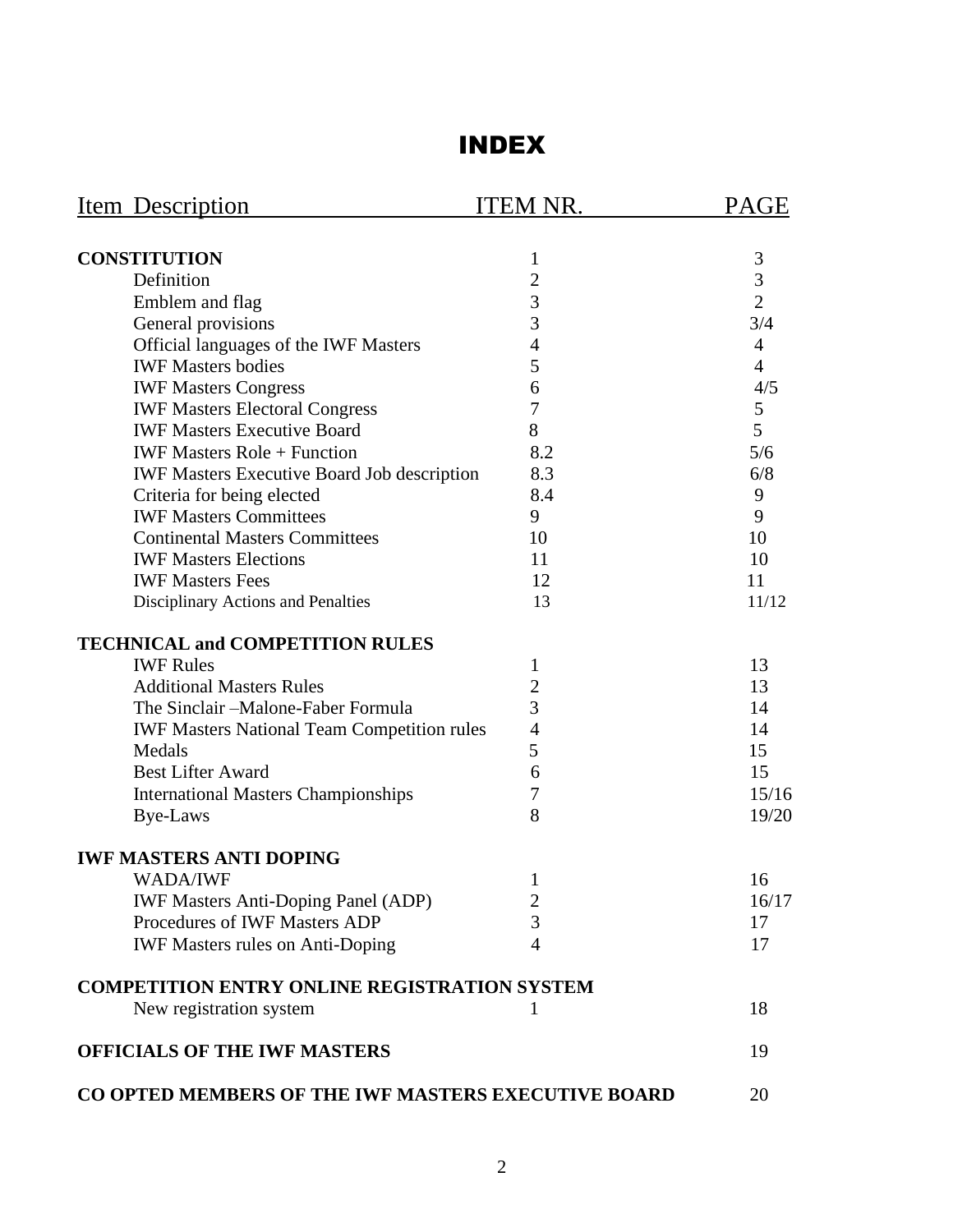# **IWF MASTERS CONSTITUTION**

# **1 DEFINITION**

#### **1.1 NAME AND PRINCIPLES**

- **1.1.1** The INTERNATIONAL WEIGHTLIFTING FEDERATION MASTERS COMMITTEE hereinafter called the IWF Masters is a voluntary committee formed at the 1989 World Masters Games in Aalborg, Denmark, and granted the status of being a committee of the IWF circa 1994.
- **1.1.2** The IWF Masters is responsible for the running of an annual IWF Masters Weightlifting Championship. This includes championships organised by the IWF Masters within the structure of a World Masters Games.
- **1.1.3 The IWF have bestowed the IWF Masters the privilege of being the Governing Body for all Masters weightlifting (2015).**

#### **2 IWF MASTERS EMBLEM AND FLAG**

#### **2.1 IWF MASTERS EMBLEM**

- **2.1.1** The IWF Masters emblem consists of the following elements.
	- A terrestrial globe with its meridians and parallels. Impressed on the globe are weightlifting figure(s).
	- The emblem surround depicts IWF Masters weightlifting.

#### **2.2 THE IWF MASTERS FLAG**

**2.2.1** The flag carries the image of the emblem.

#### **2.3 IWF MASTERS AUTHORISATION**

- **2.3.1** The IWF Masters emblem must not be used without the permission of the IWF Masters Committee.
- **2.3.2** The IWF Masters emblem must not be fabricated (badges, medals, etc) without the permission of the IWF Masters Committee.

# **3 GENERAL PROVISIONS**

- **3.1.** The IWF Masters is recognised as an "age committee" of the IWF.
- **3.2.** The IWF Masters follows the IWF Constitution, Anti Doping Policy and the Technical Rules and Regulations and adds supplementary rules and regulations for Masters WL that are not contradictive.
- **3.3.** The IWF Master forbids political and religious discussions.
- **3.4.** The IWF Masters supports a policy of peace, understanding, and friendship.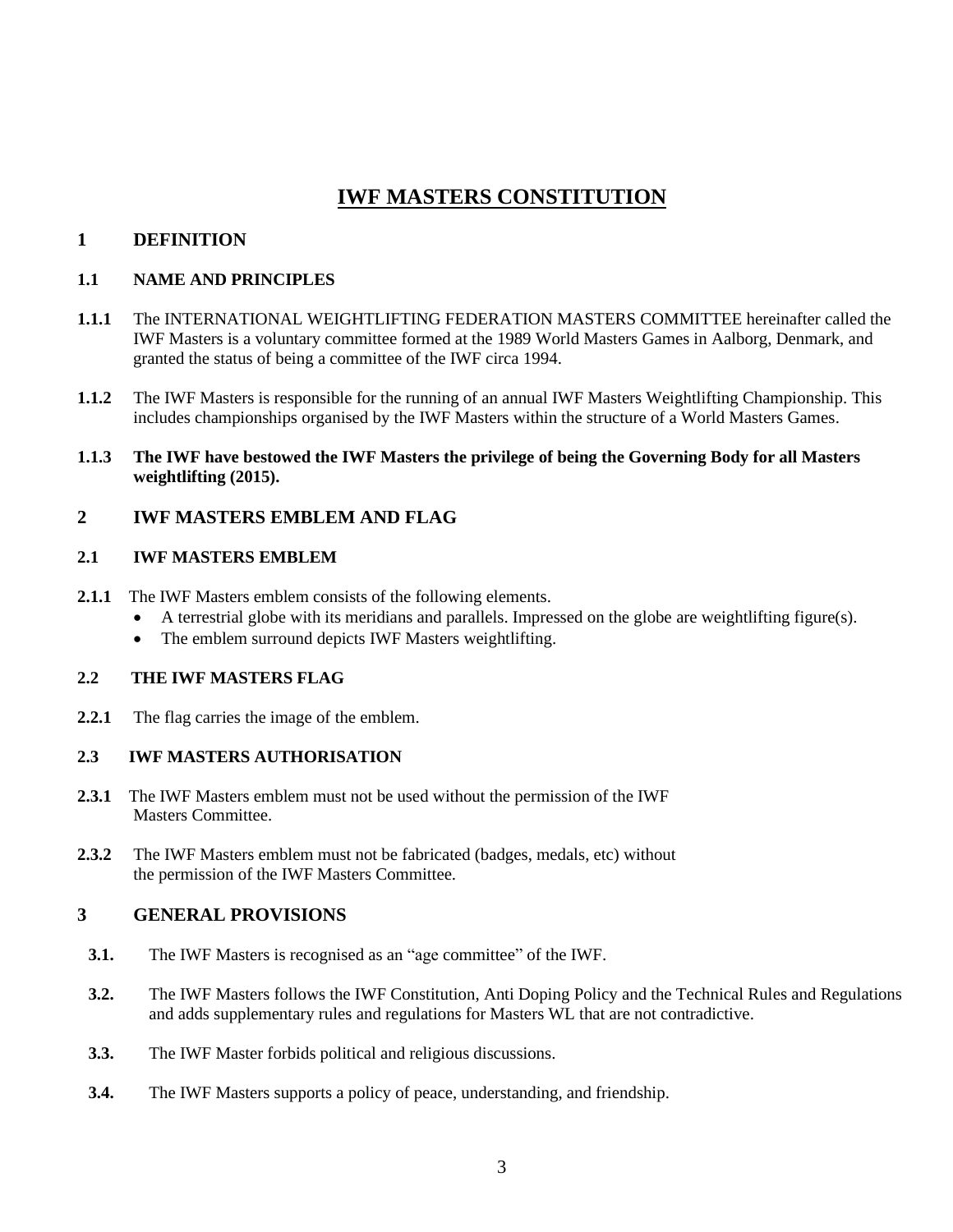- **3.5.** The IWF Masters does not distinguish between continents, countries, or individuals for reasons of race, color, gender, religion, or politics.
- **3.6.** The IWF Masters recognises only one Masters representative body from each country. This official Masters body must be officially recognized by a National Weightlifting Federation or approved by a National Olympic Committee.

# **4 OFFICIAL LANGUAGES OF THE IWF MASTERS**

- **4.1.** The IWF Masters complies with the IWF in regard to the official languages. The working language is English and each nation is required to translate all IWF Masters documentation including IWF Masters Anti-Doping documentation and inform all national Masters athletes accordingly.
- **4.2** All the publications, reports, and letters of the IWF Masters are in English.
- **4.3** The proceedings of all IWF Masters meetings are conducted in English and members must be able to participate in English or provide an interpreter.
- **4.4** The organisers of IWF Masters Congresses must provide facilities suitable for the Congress of Nations.

# **5 IWF MASTERS BODIES**

- **5.1** The IWF Masters is composed of the following bodies.
	- The Congress.
	- The Executive Board.
	- **Other Masters Committees** 
		- o Technical Committee
		- o Anti-doping panel.
		- o Disciplinary committee

# **6 IWF MASTERS CONGRESS OF NATIONS**

- **6.1** Congress is the highest authority.
- **6.2** An annual Congress is convened at all IWF Masters World Weightlifting Championships and World Masters Games.
- **6.3** The IWF Masters Congress is composed of the delegates of the countries who are recognised member bodies by their National Weightlifting body or their National Olympic Committee and in good standing with the IWF Masters Committee. Each country may be represented by two delegates but is entitled to only one vote. The delegates must be citizens of the country they represent. A delegate can only represent one country at a time.
- **6.4** The Chairman and the General Secretary must be present at all Congresses unless illness or another significant reason prevents attendance.
- **6.5** Congress will only discuss items listed on the agenda. Decisions of Congress are by a simple majority vote.
- **6.6** The following items must be on the agenda.
	- Annual reports of the officials of the IWF Masters Committee.
	- Approval of the IWF Masters financial report.
	- Information and/or Reports on future approved IWF Masters World Championships.
	- Bids for future IWF Masters World Championship.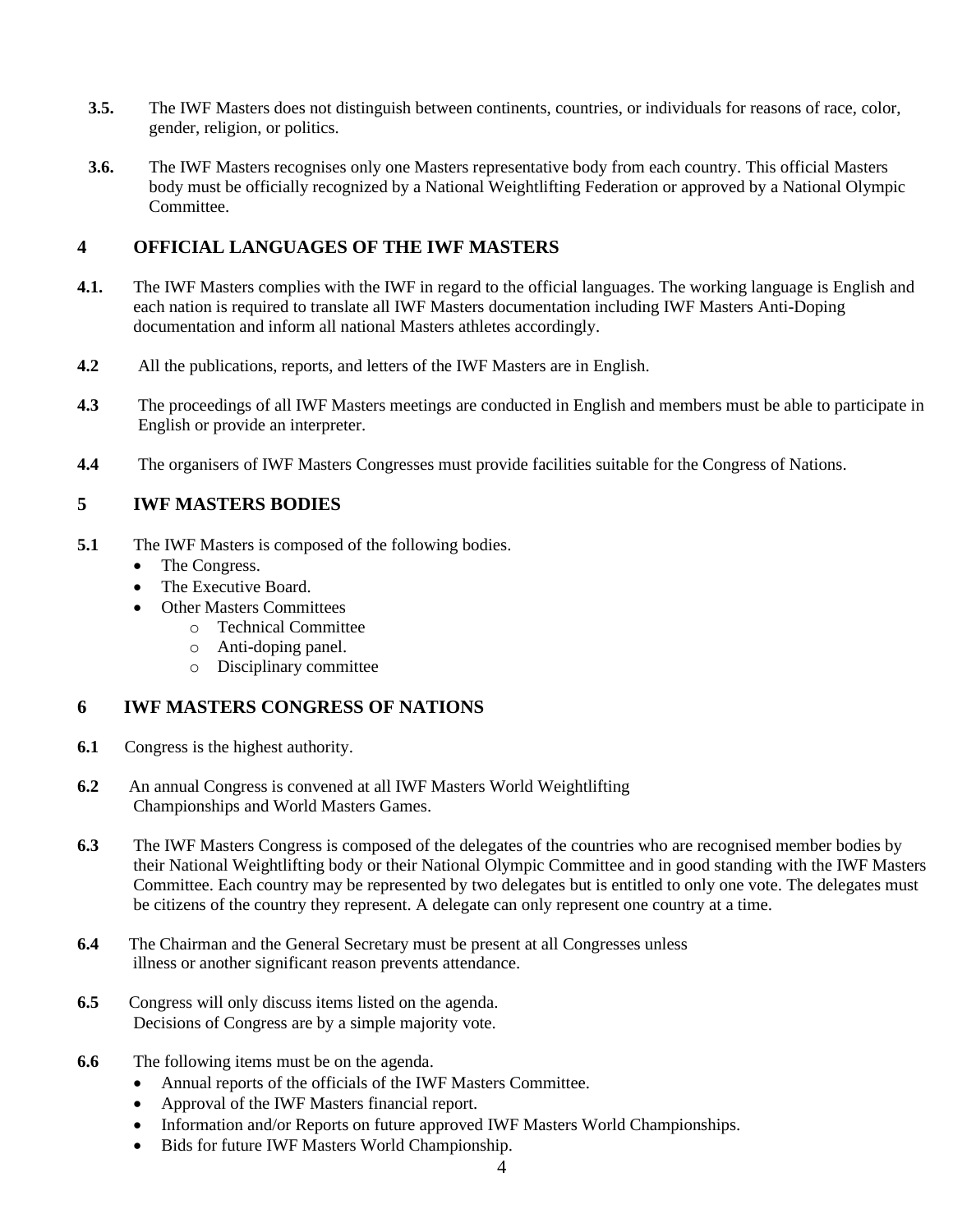- **6.7** Countries wishing to have items and/or proposals on the Congress Agenda must submit such items 120 days before the Congress date.
- **6.8** Congress sessions are private and closed.
- **6.9** The disciplinary decisions of the Congress are final.

#### **7 IWF MASTERS ELECTORAL CONGRESS**

- **7.1** The IWF Masters will hold elections within the normal annual Congress every four (4) years and always in an "Olympic Games year".
- **7.2** All the stipulations in section 6 also apply to section 7.
- **7.3** Election of officers will be the most important part of an electoral congress.
- **7.4** Elections are decided by simple majority vote.
- **7.5** Voting will be by secret ballot or show of hands at the majority request of Congress.
- **7.6** The IWF Masters Secretariat shall inform all nations of the election at least 90 days before. All Nominations must be forwarded to the General Secretary 60 days or more before the date of the Congress.
- **7.7** When there are two or more candidates for one position and where two or more candidates obtain an equal number of votes another ballot will be held. If there is still a tie after the second ballot the IWF Masters Committee has a casting vote.
- **7.8.** Nominations must state which position within the committee the nominee is seeking.

#### **8 IWF MASTERS EXECUTIVE BOARD**

#### **8.1 COMPOSITION OF THE EXECUTIVE BOARD**

#### **8.1.1 Elected Members**

- The Chairperson
- The General Secretary
- The Treasurer
- Technical Officer
- IWF-Masters Women's Officer
- IWF-Masters Secretariat

#### **8.1.2 Appointed Positions (non-voting)**

IWF-Masters Anti-doping Secretariat Anti-doping assistant (Championships only) Chief Referee Chief Marshal

#### **8.1.3. Co-opted Members**

When required the IWF Masters Committee will appoint reliable people to help at championships.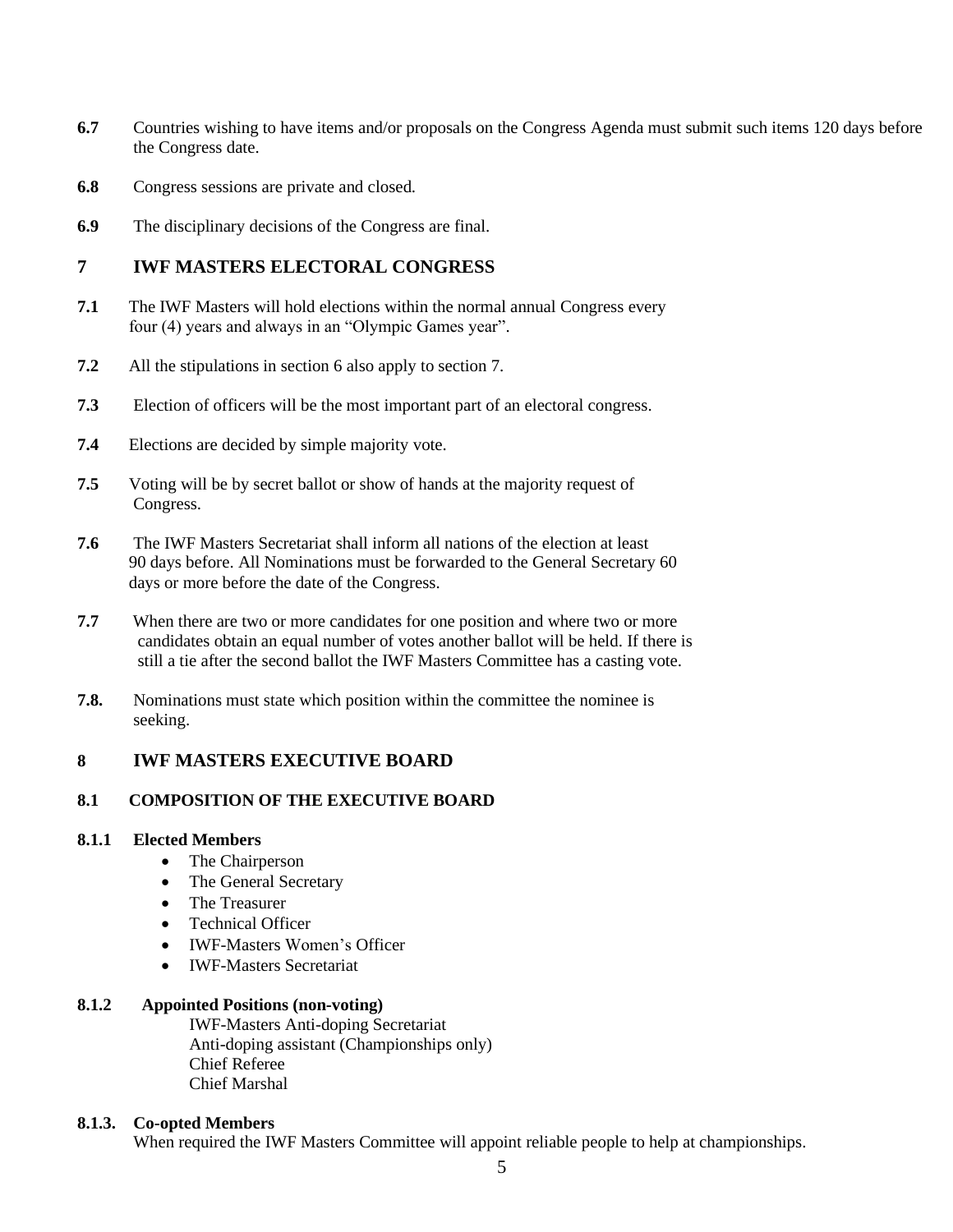#### **8.2 ROLES AND FUNCTIONS OF THE IWF MASTERS EXECUTIVE BOARD**

- **8.2.1** The IWF Masters Executive Board is responsible for the sport of Masters Weightlifting and its organisation at all World and Continental Masters events.
- **8.2.2** The IWF Masters Executive Board meets once a year at World Masters Championships.
- **8.2.3** All members must attend the meetings and if unable to attend must inform the IWF Masters General Secretary prior to the meeting and give a valid reason for absence.
- **8.2.4** Only elected members are eligible to vote on matters discussed by the Executive Board.
- **8.2.5** The IWF Masters Executive Board has the power to suspend members who, without reason, have been absent from two consecutive meetings.
- **8.2.6** The IWF Masters Executive Board has the power to suspend members who, for whatever reason, no longer serve the IWF Masters Committee. It also has the power to suspend any member whose actions are not in the best interests of Masters Weightlifting.
- **8.2.7** Minutes of the Executive Board meeting are recorded and sent to all Board members on a confidential basis.
- **8.2.8** The IWF Masters Executive Board selects all the technical officials for the Championships.
- **8.2.9** The IWF Masters Executive Board monitors the finances of the IWF Masters Committee.
- **8.2.10** The IWF Masters Executive Board decides yearly who will represent the IWF Masters at the IWF Congress.

#### **8.3 IWF MASTERS COMMITTEE JOB DESCRIPTIONS (For Executive Board members and co-opted members)**

#### **8.3.1 The IWF Masters Chairperson**

- Supervises the activities of the IWF Masters, including control of the administration and the finances in accordance with the decisions of Congress and the Executive Board.
- Ensures that doping controls are carried out at all championships.
- Presides over Congress and the meetings of the IWF Masters Executive Board.
- Attends the IWF World Masters Championships and all World Masters Games.
- Submits annual reports to Congress and to the IWF Masters Executive Board, including responsibility for ensuring the presentation of the annual financial reports.
- Presents the medal to winners at IWF Masters World Championships and WMG, but may delegate other persons to do this duty.
- If absent the IWF Masters Chairperson will delegate another suitable official to attend to the duties related to this position.

#### **8.3.2 The IWF Masters General Secretary**

• Assists with the administration and operations of the IWF Masters and supports the sport of weightlifting in accordance with Congress, the IWF Masters Executive Board, and in consultation with the IWF Masters Chairperson.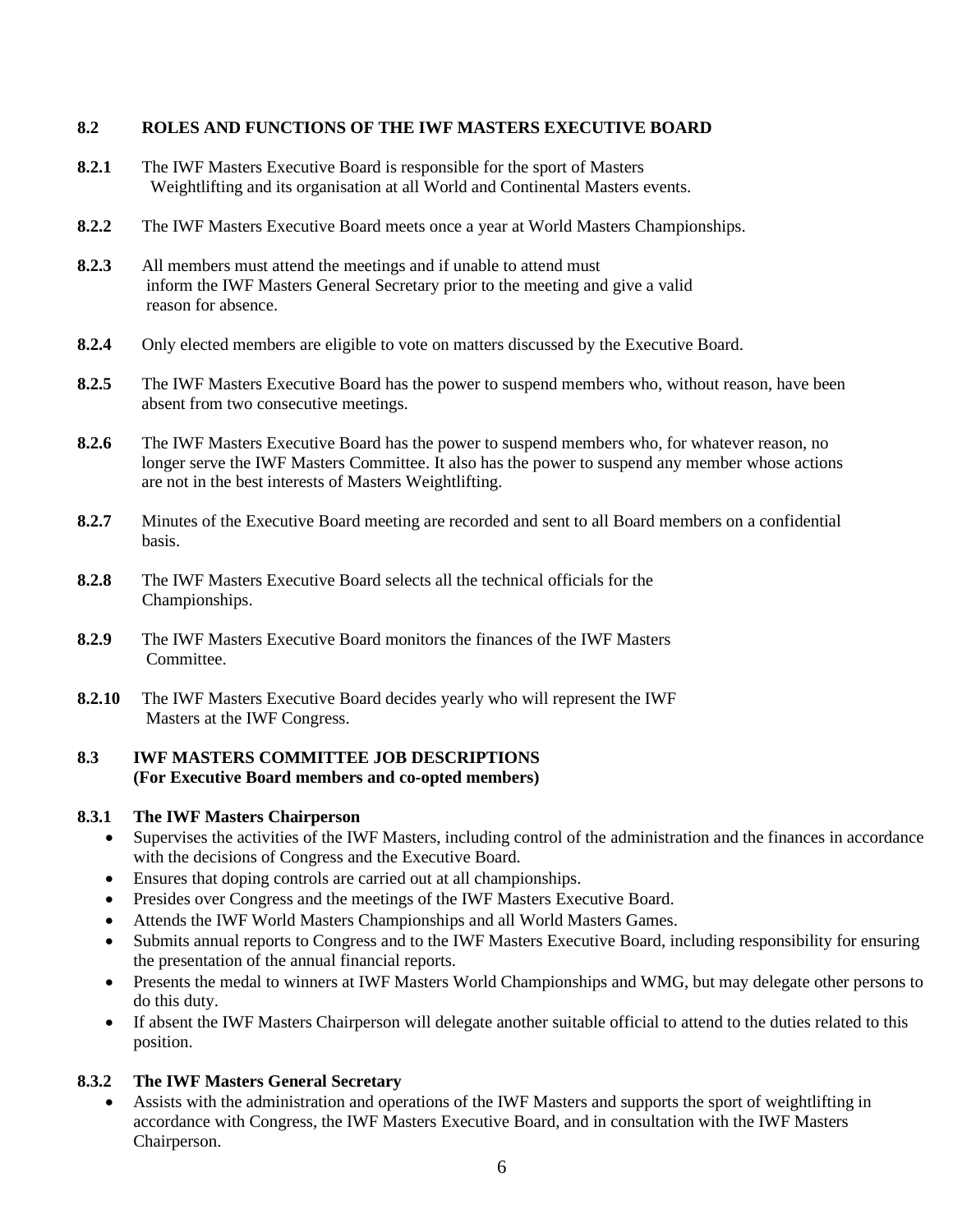- Ensures that doping controls are carried out at all championships.
- Assists the Chairperson to supervise the activities of the IWF Masters, including control of the administration and finances in accordance with the decisions of Congress and the Executive Board.
- Assists the Treasurer in producing a financial Trial Balance prior to sending all the financial papers, i.e. receipts, invoices, etc., to the accountant.
- Arranges the IWF Masters meetings.
- Produces an annual report for the Executive Board and Congress.
- Attends the IWF World Masters Championships and all World Masters Games.
- Sets the agenda for IWF Masters Executive Board Meeting and Congress, in consultation with the Chairman, and produces the minutes from these meetings.
- If for any acceptable reason the General Secretary is absent from an event the IWF Masters Chairman will appoint another suitable official to carry out these duties.
- Liaises with the Chairman and the Anti-Doping Secretariat in all matters and ensures that an annual list of any and all positive tests is produced and published to appropriate websites and available for championships.

# **8.3.3 The IWF Masters Treasurer**

- Responsible for all the financial matters relating to the IWF Masters.
- Controls all IWF Masters expenditure.
- Reports and liaises with the IWF Masters Chairperson and General Secretary.
- After each championship the Treasurer will ensure that all the necessary procedures relating to revenue and expenditure are dealt with.
	- o Payment of championship revenue to the Organising Committee.
	- o Payment of all invoices relating to doping control.
	- o Annual payment to the IWF.
	- o Annual payment to the Medical Foundation in the USA.
	- o Gather all the necessary papers together to produce a Trial Balance of the IWF Masters accounts and to send all such papers to a private accountant.
- Ensure the final accounts produced by a private accountant are put before the IWF Masters Executive Board.

# **8.3.4 THE IWF Masters Technical Officer**

- The IWF Masters Technical Officer will be responsible for the maintenance of the IWF Masters website, records, Hall of Fame Lists, and the rulebook.
- Organising and controlling the Technical Conference before the start of championships.
- Ensure that the Chief Referee has designated the officials for every championship session.
- Ensuring the championship results and the results of the national team competition are produced at the end of all championships.
- Liaise with the Women's Officer on Hall of Fame matters.
- Liaise with and report to the Chairperson and the General Secretary.

## **8.3.5 The IWF Masters Secretariat (Specific)**

- The day to day tasks of the Secretariat are to deal with incoming IWF Masters email enquiries and to reply within an acceptable time frame.
- The Secretariat will receive and process all championship entries and relate these to bank statements to ensure the correct entry fees have been paid. Any underpayments will be collected on arrival at the championship venue.
- At championships the Secretariat will issue any necessary receipts, e.g. national team entries, and keep a file of the receipts for the financial accounts, and to keep the receipts for any approved items of expenditure.
- Provide the Treasurer/CFO with copies of all receipts and the necessary bank statements to enable the completion of a trial balance of the financial accounts.
- Assist the Chairman and General Secretary to ensure doping control will be done at all championships.
- Liaise with the General Secretary and Treasurer to ensure that the invoice for doping control is paid promptly, and the annual IWF payment and the donation to the USA Medical Foundation for providing all the medical expertise at World Masters Championships.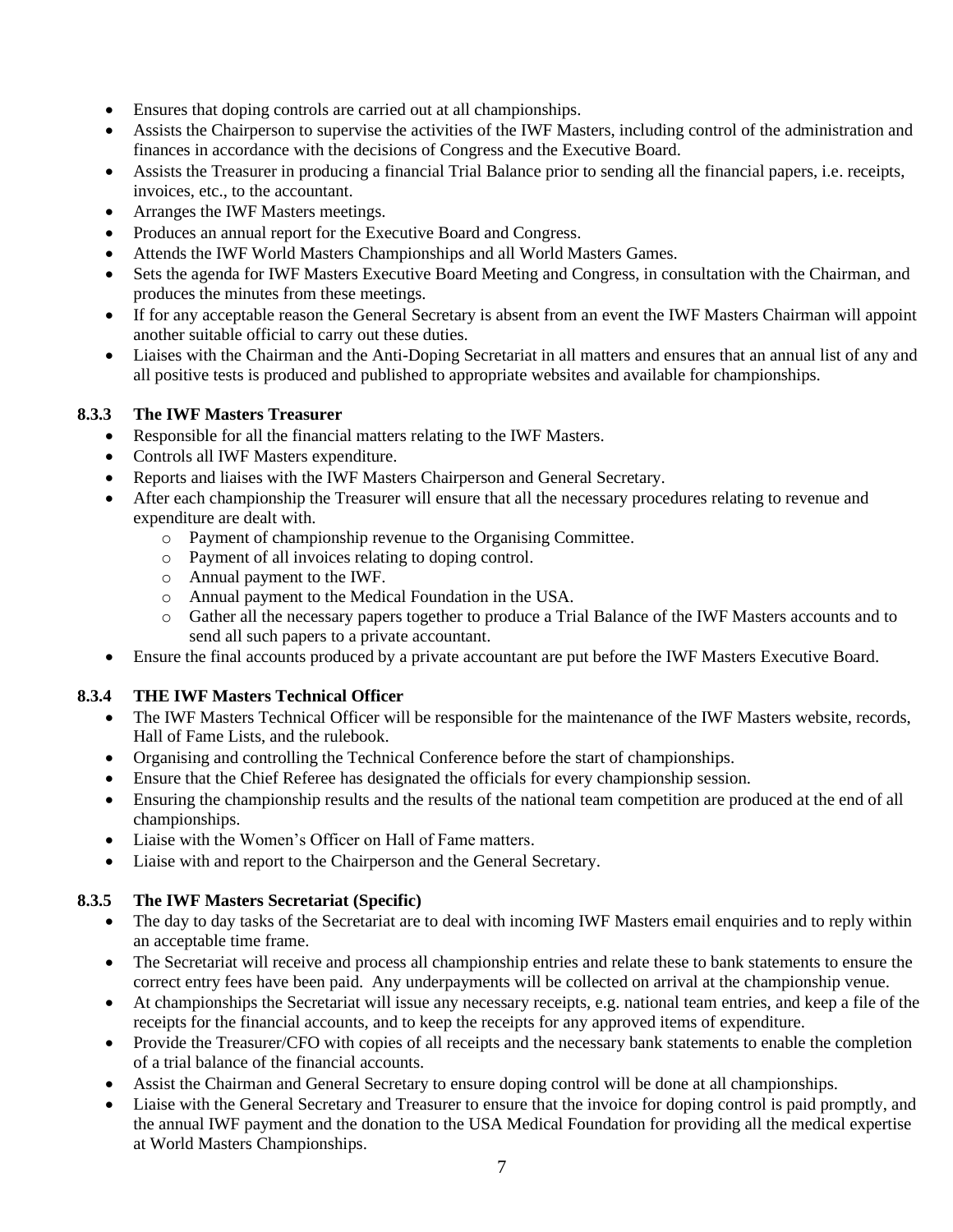• Liaise and assist in preparing the financial accounts trial balance.

# **8.3.6 The IWF Masters Anti-Doping Secretariat**

- This Secretariat will be a separate unit from the specific Secretariat, however, there are occasions when it will be necessary for them to work together.
- Ensures that doping controls are carried out at all championships in cooperation with the Chairperson and General Secretary.
- The Secretariat will ensure that competition venues have the correct facility for the conducting of doping control and will liaise with the DCO's through the time of the championship.
- The Secretariat will be involved in the selection of those athletes required for testing.
- At the end of the championship the Secretariat will collect the doping control forms for all the athletes tested and keep these filed in a secure place until required.
- The Secretariat will deal with all enquiries relating to Masters TUE's.
- The Secretariat will receive the laboratory test results and be responsible for all results management in consultation with the IWF Masters Anti-Doping Panel. The Secretariat will also keep the Chairperson and the General Secretary informed on all matters.
- The Secretariat will be an integral part of the IWF Anti-Doping Panel and involved in all aspects of decisions regarding adverse analytical findings.

## **8.3.7 The IWF Masters Women's Officer**

- At every championship the Women's Officer will organise a meeting inviting all the women athletes to attend.
- Produce a report summary on the meeting to present to the Executive Board and publish to the website.
- Liaise with the Technical Officer and General Secretary.
- Arrange all Hall of Fame meetings.
- Take a lead role in making new appointments to the Hall of Fame, report on this to the Executive Board.

## **8.3.8 The IWF Masters Chief Marshal (co-opted)**

- The Chief Marshal will operate in the warm-up area to convey athlete's changes to attempts, must be capable of performing these duties by electronic (computer) means or such equipment as may be used at a championship.
- Must be an IWF TECHNICAL Official and know all the "attempt change rules" in addition to other technical rules.
- Will liaise with the Technical Officer.
- Will be capable of teaching others to be able to carry out marshaling duties.

## **8.3.9 The IWF Masters Chief Referee (co-opted)**

- The Chief Referee will report direct to the Technical Officer.
- Responsibility for ensuring that the weigh in room is correctly prepared and that the referees are present at all the weigh in sessions.
- Responsibility for ensuring that every championship weightlifting session has three referees, a Technical Controller, and a Jury.
- Responsibility for ensuring that the correct Start Cards are there at the start of each weigh in session and that the official scales are working and accurate.
- Assists in the running of the Technical Conference.
- Must have good knowledge of the IWF and Masters rules and recent modifications.

## **8.3.10 The IWF Masters Executive Board (General additional duties)**

- All Executive Board members have voting rights on all the decision making of the Executive Board.
- All Executive Board members must be Technical Officials and will be expected to work for the championship as and when required and throughout the period of the Championship in whatever capacity they are asked.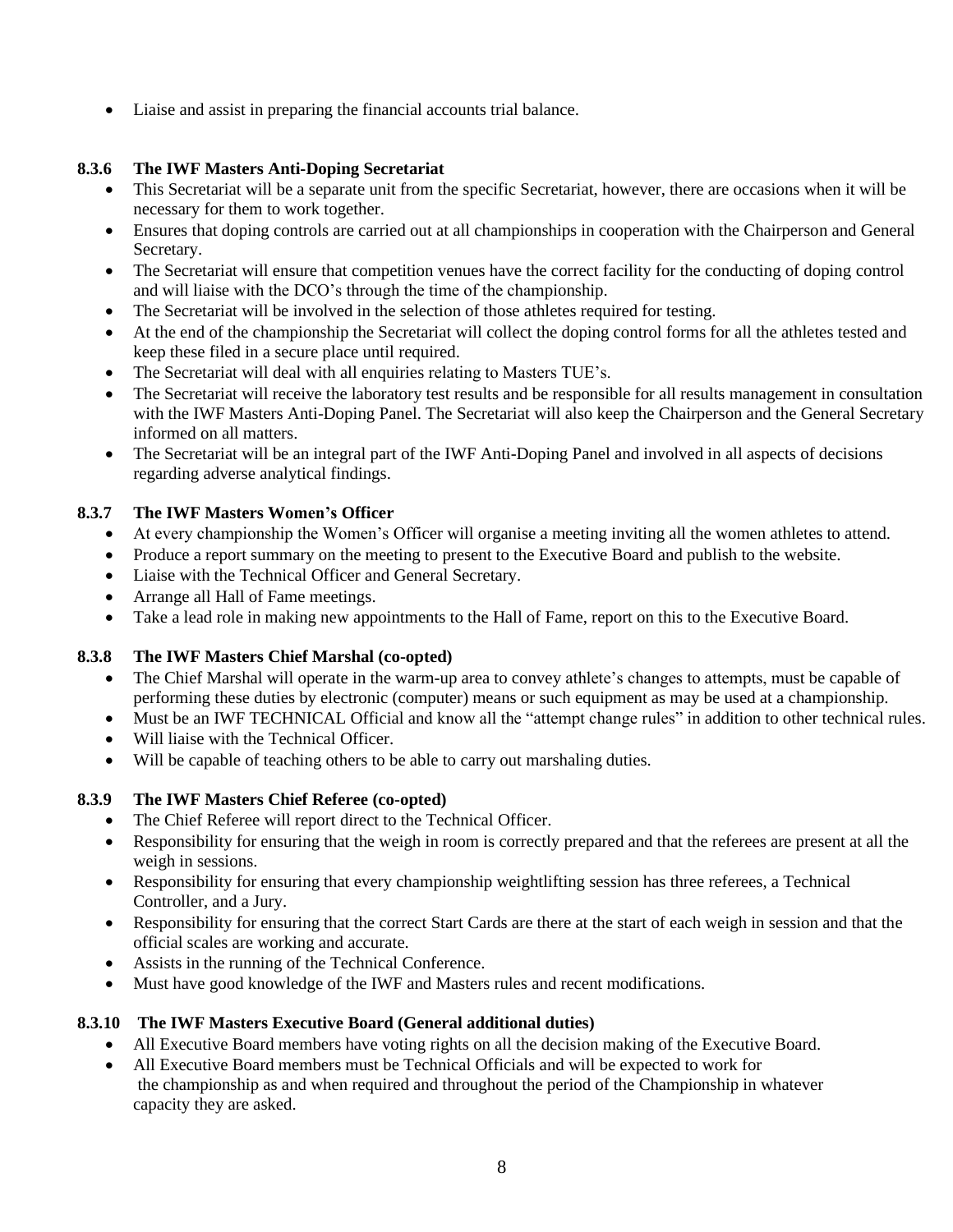- Supervise the weightlifting activities, monitor the implementation of the Congress and the Executive Board decisions in accordance with the IWF Technical and Competition Rules and additional IWF Masters Rules shown in this rulebook and relating entirely to the Masters.
- Attend the meetings of the Executive Board.
- Attend and assist in the running of Congress.
- Assist championships by being in "official uniform" during the days of the championship and working as Jury Members, referees, and Technical Controllers.
- Give support to Organising Committees of IWF World Masters Championships and WMG.
- Must be IWF Category I or Category II TECHNICAL OFFICIAL and must be prepared to act as a referee, timekeeper, Technical Controller, or serve on the Jury at IWF World Masters Championships and WMG.
- Must have strong knowledge of the IWF and IWF Masters technical rules and be aware of any recent modifications.

# **8.4. CRITERIA FOR BEING ELECTED TO THE IWF MASTERS BOARD**

- **8.4.1.** A prospective candidate must have the support of, and a recommendation from their national federation or recognised National Masters body, or be able to show evidence of having served their own National Masters for a period of time and also a willingness to help at International Masters events.
- **8.4.3.** It is necessary to hold a current IWF Category I or Category II Referee's license.
- **8.4.4.** It is necessary to be able to speak and write English and have some computer expertise, e.g. email (minimum).
- **8.4.5.** Prospective candidates must have the following criteria
	- They must not have given a positive drug test at a sporting event.
	- They must have no history of bad behaviour with regard to Masters weightlifting, or weightlifting at any level, that is deemed to be inappropriate by the IWF Masters Board.
	- They should be in good standing with their National (Masters) Federation.
- **8.4.6**. Prospective candidates for all positions must submit a CV showing brief academic achievements to support their application and to show their involvement in Masters weightlifting. Knowledge of the IWF rules is also a necessity. Nominations for all positions will be vetted to decide the suitability of applicants for the position applied for.

# **9 IWF MASTERS COMMITTEES**

## **9.1 GENERAL PROVISIONS**

- **9.1.1** The following Committee(s) have been approved by Congress.
	- the Anti-Doping Panel (Congress 2009)
	- Technical Committee.
	- the Hall of Fame Committee
	- Grievance/Disciplinary Committee
	- Women's Committee
	- Referee's Committee
- **9.1.2** Functions of the IWF Masters Committees :

#### - *Anti-Doping Panel*

- Ensuring that a contract has been agreed with a NADO to conduct testing at championships and secure transportation of samples to a WADA approved laboratory. (This includes agreements on costs).
- The IWF Masters only deal with TUE'S when a retrospective TUE is required, and only in cases where a NADA does not deal with Masters applications. (updated regulations published)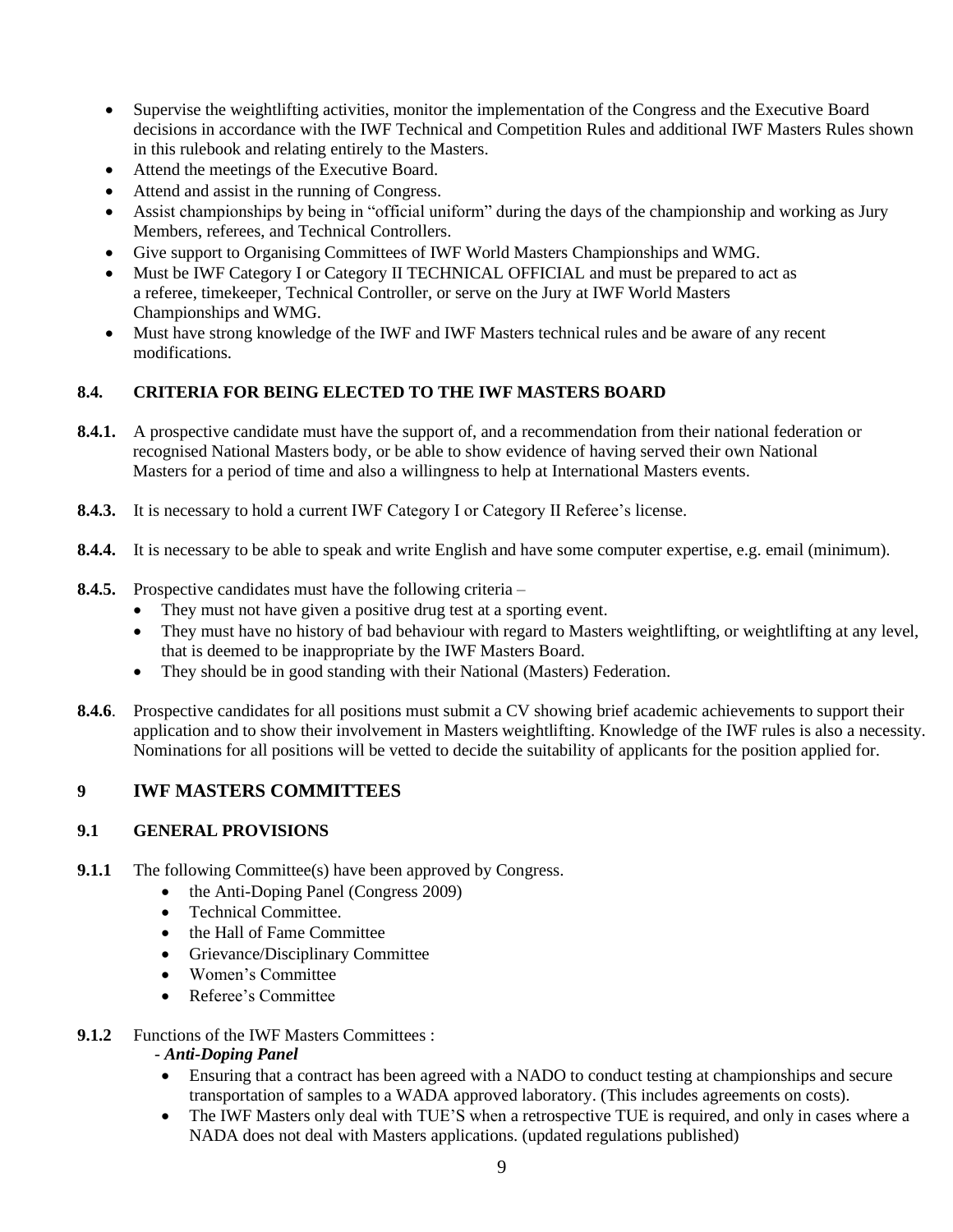- The Anti-Doping Panel is responsible for selecting athletes for testing at all championships.
- The Anti-Doping Panel is responsible for the management of test results.

# *-Technical Committee*

- Rulebook changes and interpretation.
- Run a Technical Conference before the start of each championship.
- Liaise with Hall of Fame Committee.
- Ensure that venues and equipment are prepared and are suitable for the championship.

#### *-Hall of Fame Committee*

- Selection of athletes for Hall of Fame.
- Liaise with the Technical Committee.
- Responsible for Hall of Fame presentations.
- Ensure website Hall of Fame lists are updated after championships.
- Keep the Chairperson and General Secretary informed on all Hall of Fame matters.  *-Grievance /Disciplinary Committee*
- Listen to any athlete or official who wants to raise a complaint.
- Convene meetings to make decisions.
- Resolve all grievances.

#### *-Women's Committee*

- Organise a women's meeting each year at the championship.
- Report to Executive Board.
- Report to Congress.

#### *-Technical Officials Committee*

- Ensure all weigh in sessions have referees available to conduct the weigh in.
- Ensure all championship sessions have referees, a T.C., and a Jury.
- Liaise with and report to the Technical Officer, Chairperson, and General Secretary.

## **10. CONTINENTAL MASTERS COMMITTEES**

#### **10.1. Only one Committee is allowed from any one continent.**

European Masters Committee - active from 1991 Pan American Masters Committee - active from 1995 Oceania Masters Committee - active from 1995 Asian Masters Committee African Masters Committee

**10.2**. Each continent is can send one representative to attend the IWF Masters Executive Board Meeting held each year one day before the start of the World Masters Championship. Representatives must cover their own costs for travel and accommodation.

## **10.3. Setting up a future continental Masters Committee**

- Careful planning must be applied to form a new Continental Masters Committee.
- The IWF Masters have set the standards for the election of future continental committees by a continuous democratic process and this would be the expected requirement for new continents.
- Taking into consideration that the foundation of the entire Masters movement evolved and revolves around volunteers with a passion for the Masters it is accepted that this will be the starting point for future committees.
- All nations within a Continent must be informed at all stages and given the opportunity to be involved.
- Continental Masters Committees must primarily follow the IWF rules and secondly the IWF Masters rules accepted and approved by the IWF.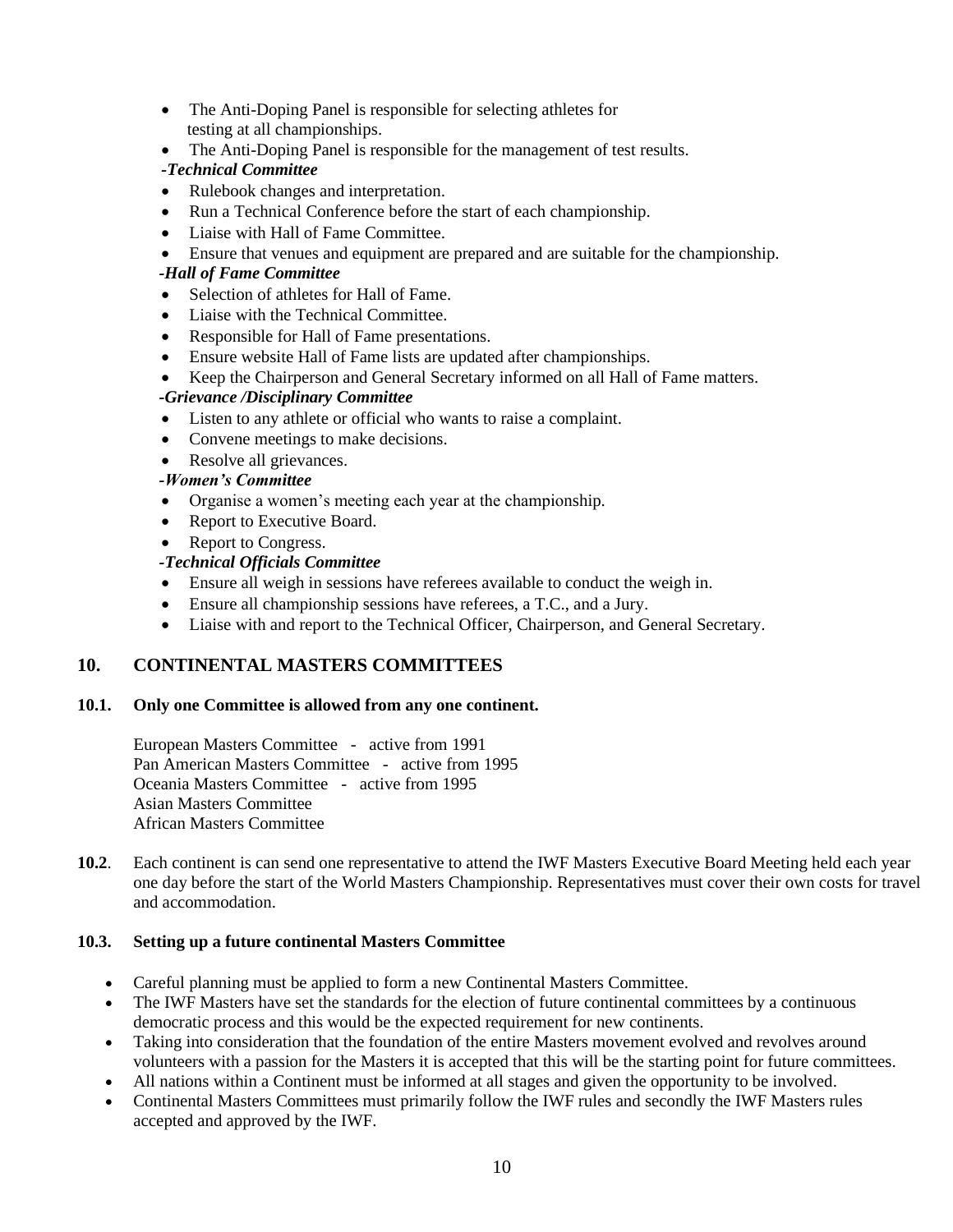# **11 IWF MASTERS ELECTIONS**

#### **11.1 GENERAL PROVISIONS**

- **11.1.1** Members of the IWF Masters Executive Board are elected at Congress and serve until the next Electoral Congress unless they are unable to fulfill their duties to the satisfaction of the Executive Board.
- **11.1.2** Candidatures for positions on the Board must reach the IWF Masters General Secretary 60 days before the date set for Congress. A person may only be a candidate for one position.
- **11.1.3** Voting can be by Secret Ballot or by Open Ballot, i.e. a show of hands

## **11.2 SECRET BALLOT**

- **11.2.1** Ballot papers will be issued to Congress delegates with each of the Executive Board positions printed and against each position the names of all the candidates nominated.
- **11.2.2** Delegates must vote for one candidate for each of the positions on the Executive Board. Ballot papers will only be deemed to be valid if there is a vote indicated for each candidate.
- **11.2.3** Ballot papers will be collected and appointed scrutineers will check that ballot papers are valid and also keep a count of the number of votes for each candidate.
- **11.2.4** The persons who obtain the most votes will be elected.

## **11.3 OPEN BALLOT BY SHOW OF HANDS**

- **11.3.1** Each country will be given a colored voting card.
- **11.3.2** A member of the IWF Masters Executive Board will conduct the ballot.
- **11.3.3** The official will call out the position for which the ballot is being conducted. The names of each candidate will be called and for each candidate called the delegates will be asked to raise their voting cards. A count will be taken of the voting cards raised.
- **11.3.4** The persons who obtain most votes in the counts will be elected.
- **11.3.5** The order of election in a ballot by show of hands is as follows.
	- The Chairperson
	- The General Secretary
	- The Treasurer
	- Technical Officer
	- IWF-Masters Women's Officer
	- IWF-Masters Secretariat

## **11.4 TERMINATION OF SERVICE OF ELECTED OFFICIALS**

- **11.4.1** By resignation. Any official may resign by word of mouth or by letter to the IWF Masters General Secretary.
- **11.4.2** By a decision of the Executive Board for failure to perform their duties to the satisfaction of a majority of members of the Board.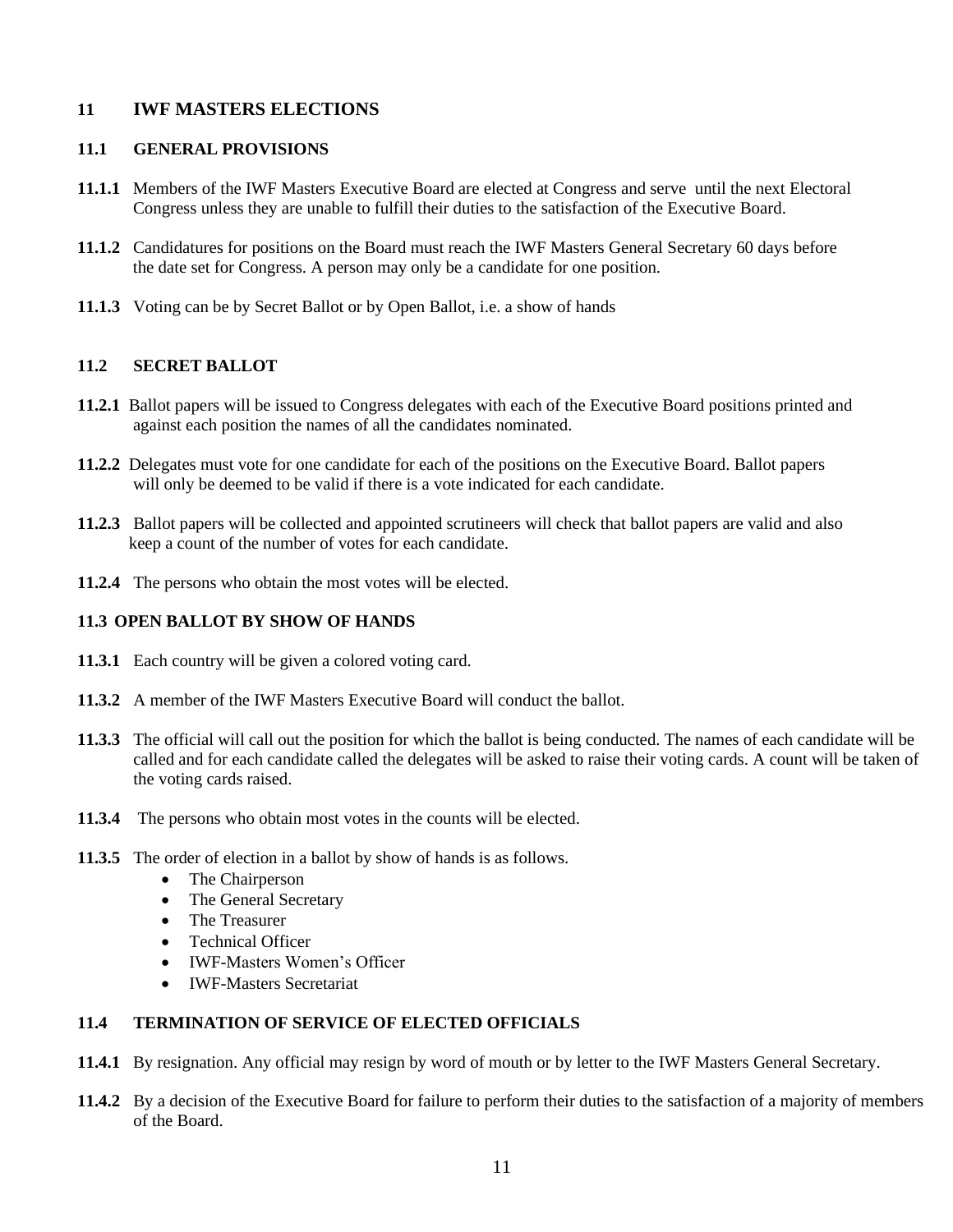**11.4.3** By suspension or expulsion in accordance with the applicable sections 8.2.5. and 8.2.6.

## **12 IWF MASTERS FEES**

#### **12.1. REVENUE**

**12.1.1** All championship revenue is provided by the payment of championship entry fees. A fair and reasonable share of the entry fees will be paid to the Organising Committee to cover such costs as venue hire, medals, etc. This is regardless of any future increases in the entry fee due to increasing costs, e.g., anti-doping, where increases are a necessity. The balance of revenue from entry fees is paid to the IWF Masters Committee to cover all committee expenditure, e.g., doping control, Hall of Fame, Website, any other expenses.

# **13 DISCIPLINARY ACTIONS AND PENALTIES**

#### **13.1 General Provisions**

- **13.1.1** This section will deal with any misdemeanors through the Disciplinary Committee.
- **13.1.2** The Disciplinary Committee reports back to the IWF Masters Committee.
- **13.1.3** This committee will not deal with anti doping offences.
- **13.1.4** Any person who does not agree with a decision of the Disciplinary Committee has the right of appeal directly to the IWF Masters Committee.

#### **13.2 Disciplinary**

**13.2.1** Athletes or officials suspended by their country or by the IWF will be considered suspended by IWF Masters. Athletes or officials suspended by the IWF Masters will be considered suspended by affiliated National Masters Bodies.

If a National Masters Association or Representative Body suspends an athlete or official who still wishes to compete in, or attend International Masters events, they must forward a written explanation of why the athlete is suspended to the IWF Masters Committee.

#### **13.2.2** A Disciplinary Committee under the direction of the Executive Board or the Chairperson will have the following duties:

- To deal with all IWF Masters disciplinary matters.
- To deal with grievances of athletes and officials.
- To report back to the IWF Masters Chairperson and Executive Board.
- **13.2.3** In the case of an appeal the appellant has the right to be heard by the Executive Board before the Board passes a final decision. Appeals must be submitted in writing (in English) to the IWF Masters General Secretary within 30 days from the date on which the disciplinary panel made a decision. During the course of a championship and where a person such as an athlete, coach, or technical official makes a complaint against another person for any of the reasons listed in 13.2.5. this must be reported to the IWF Masters Chairperson or a member of the IWF Masters Executive Board upon occurrence of the alleged misconduct without measurable delay. Likewise, if the complaint is concerning an infringement of the technical rules it must be reported immediately.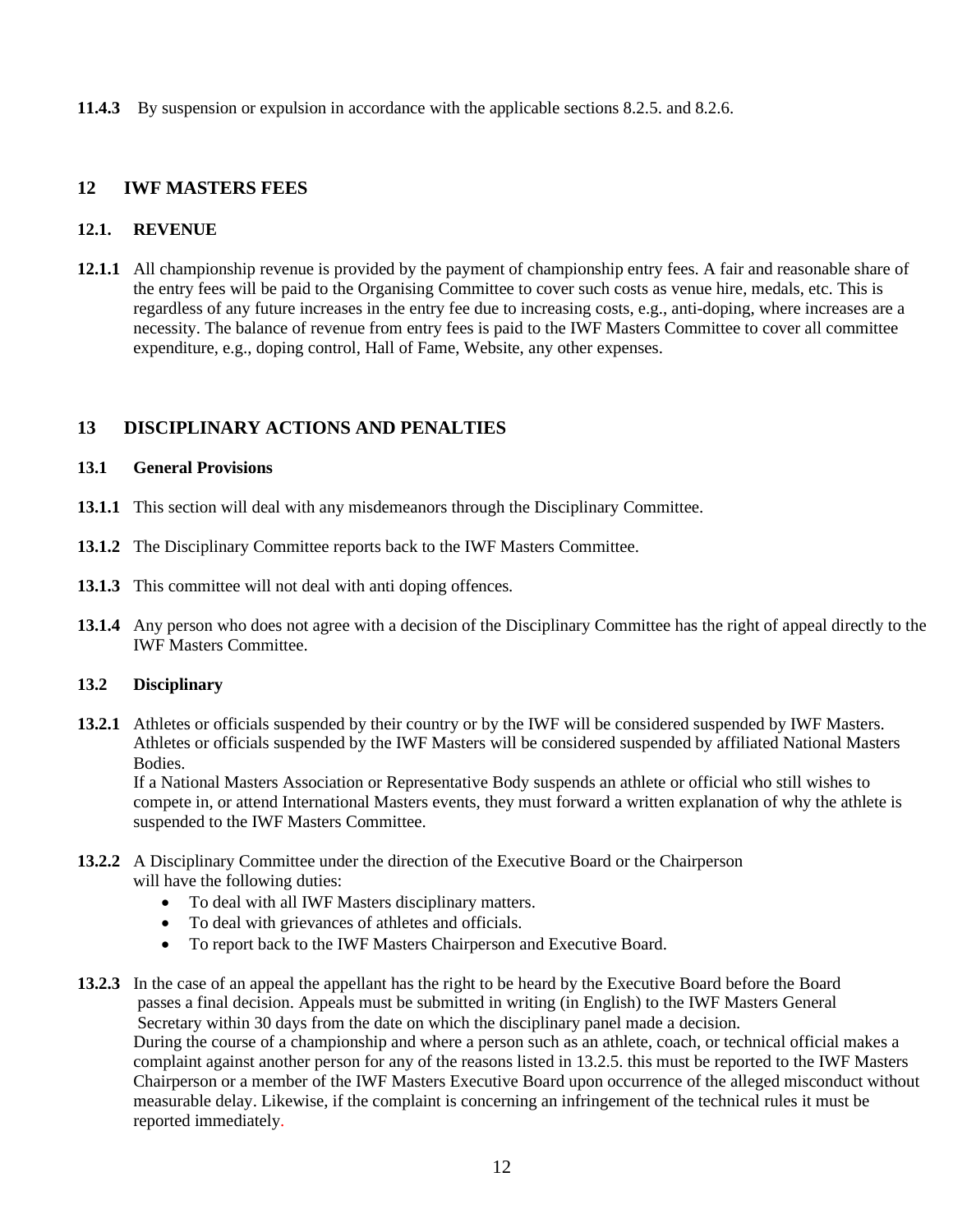- **13.2.4** The IWF Masters Executive Board has the right to refuse or remove the accreditation of individuals whose participation in IWF Masters (or Continental Masters) events would be a discredit to the sport of weightlifting.
- **13.2.5** Disciplinary action will be taken against any athlete, official, or member of a championship organising committee, found guilty by the disciplinary committee, of acting in a way that might bring disrepute to the IWF or Continental Masters.
	- Disruption of a championship.
	- Failure to comply with any IWF or IWF Masters rule.
	- Any action causing physical harm to another athlete or official causing interruption to the performance of another athlete.
	- Any action which causes harm or problems for another person or persons attending a championship in any capacity, e.g. theft, acts of aggression, indecency, harassment, falsification of documents, bribery, extortion, racism, ageism, sexism, or any other action causing offence.
	- Where a member of a championship organising committee takes any unwarranted action against a member of the IWF Masters Committee or Continental Masters Committee that may be construed as insulting or threatening, and without justification
	- Any breach of the agreement between the championship organising committee and the IWF Masters Committee or Continental Masters Committee**.**
	- Any person disciplined has the right to appeal to the IWF Masters Committee.

# **IWF MASTERS TECHNICAL AND COMPETITION RULES and BYE-LAWS**

# **1. IWF MASTERS RULES**

- **1.2** The IWF Masters follow and abide by all the IWF Rules relating to the following.
	- The two lifts and general technical rules relating to the two lifts.
	- Categories (body weight) and any IWF/IOC modifications.
	- Equipment
	- Jury
	- Competitors clothing, e.g., costume, footwear, belt, and bandages.

# **2 ADDITIONAL RULES RELATING TO THE MASTERS**

**2.1** The IWF Masters organise lifting in ten (age) groups for men within each body weight category. Each age group spans 5 years which statistically is the longest age span suitable to enable a true competition between athletes of differing ages. The men's age groups are:

| M35             | age 35-39        | M40 | age 40-44 |
|-----------------|------------------|-----|-----------|
| M45             | age 45-49        | M50 | age 50-54 |
| M <sub>55</sub> | age $55-60$      | M60 | age 60-64 |
| M65             | age 65-69        | M70 | age 70-74 |
| M75             | age 75-79        | M80 | age 80-84 |
| M85             | age 85 and above |     |           |

**2.2** The IWF Masters organise lifting in eight (8) age groups for women within each body weight category. The age groups are

| W35 age 35-39 | W40 age 40-44 |
|---------------|---------------|
| W45 age 45-49 | W50 age 50-54 |
| W55 age 55-59 | W60 age 60-64 |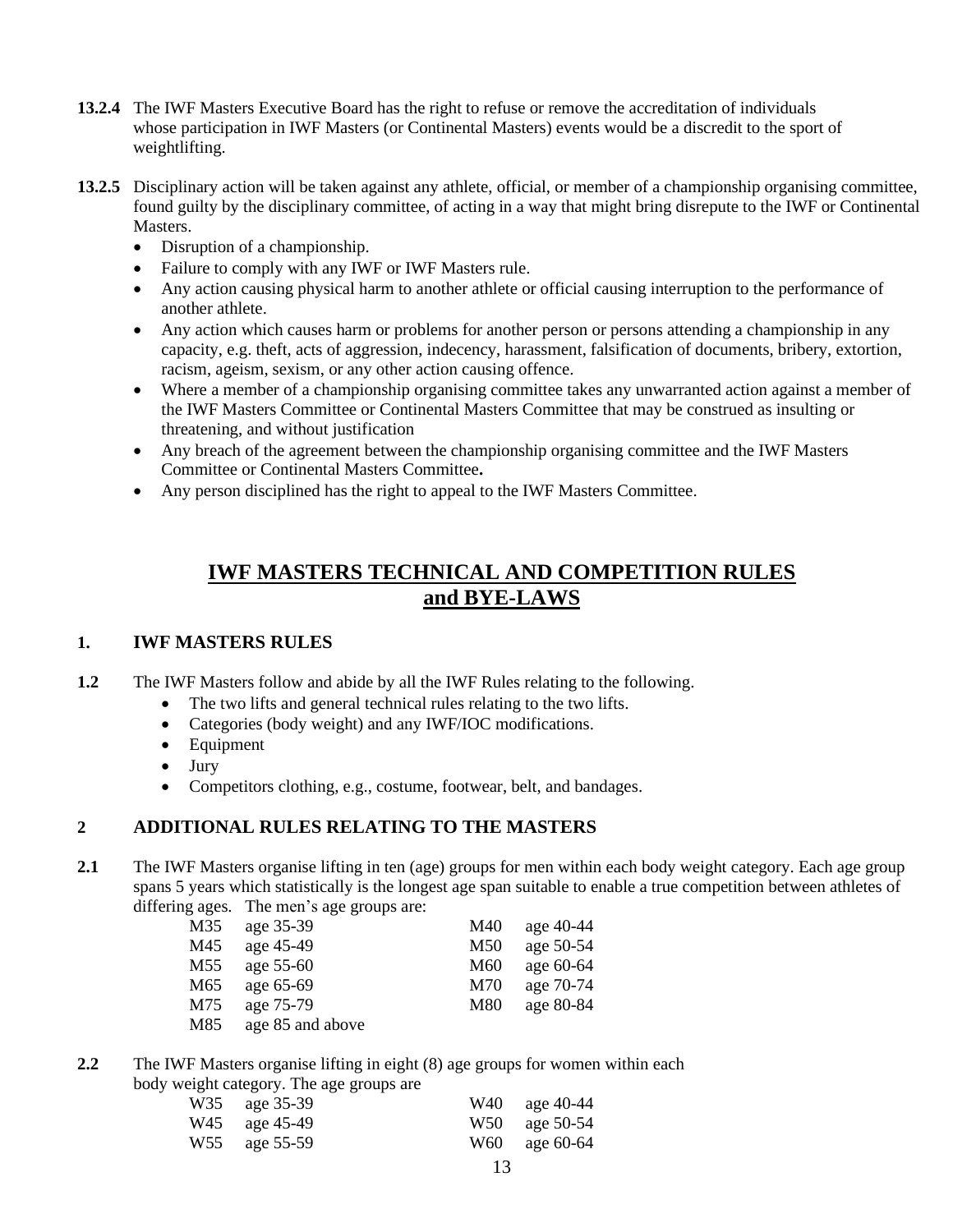| W65 age 65-69        | W70 age 70-74 |
|----------------------|---------------|
| W75 age75-79         | W80 age 80-84 |
| W85 age 85 and above |               |

**2.3** A weightlifter can enter the Masters program on the 1<sup>st</sup> January in the year he or she becomes 35 years of age regardless of the fact that the birth date may be as late as the  $31<sup>st</sup>$  December. The same principle applies when an athlete reaches the next age group.

#### **2.4 Minimum Starting Attempts Total Rule ("15/10 Kilo Rule")**

- **2.4.1** At World and Continental Masters Championships for men, their first attempt snatch plus the first attempt clean and jerk must total no less than a total that is 15 kilos below the Qualifying Total for that age and bodyweight category. The lowest possible opening (first) attempts total for men is 15 kilos below their Qualifying Total.
- **2.4.2** At World and Continental Masters Championships for women, their first attempt snatch plus the first attempt clean and jerk must total no less than a total that is 10 kilos below the Qualifying Total for that age and bodyweight category. The lowest possible opening (first) attempts total for women is 10 kilos below their Qualifying Total.

#### **2.5 Masters Bodyweight Change Rule**

- **2.5.1** At the Technical Meeting before the start of IWF Masters World or Continental Masters Championships, each National Federation confirms the final entry list of their athletes including name of the athlete, age group, and bodyweight category.
- **2.5.2** At the Technical Meeting athletes may move up to a higher body weight category or down to a lower body weight category (by one category only in either case).

*Note – Rules 2.4.1 and 2.4.2 ensure that an athlete can achieve the qualifying standard. Advanced changes of body weight categories must be notified to the Secretariat.*

- **2.5.3** Any athlete can move up to a higher body weight category at the time of the weigh in. In order to do this the athlete must first attend the weigh in for the body weight category he or she has entered and then also attend the weigh in for the next body weight category above an athlete is not allowed to go down a body weight category at the weigh in.
- **2.5.4** After information is verified at the Technical Meeting, the entries are considered final. There cannot be any modification of the names or bodyweight categories of the athletes, except in the case of an athlete moving up into a higher bodyweight category as in 2.5.3
- **2.5.5** When, for any reason, a delegation of a National Federation does not attend this Technical Meeting, the entry forms previously submitted by that National Federation are considered the Final Verified Entries for that country.

#### **3 THE SINCLAIR-MELTZER-FABER FORMULA**

**3.1** The *Sinclair-Meltzer-Faber Formula* **(SMF)** is used at IWF World Masters and Continental Masters championships to compute the best lifter in each age group and best overall lifter in the championship for men and for women. The formula uses the Sinclair Body Weight Coefficients (which change every 4 years) and the Meltzer-Faber Age Coefficients which remain static.

Only first place winners are eligible for an Age Group Best Lifter Award and the Overall Best Lifter in the championship is selected from the Age Group winners by virtue of having the highest number of SMF points.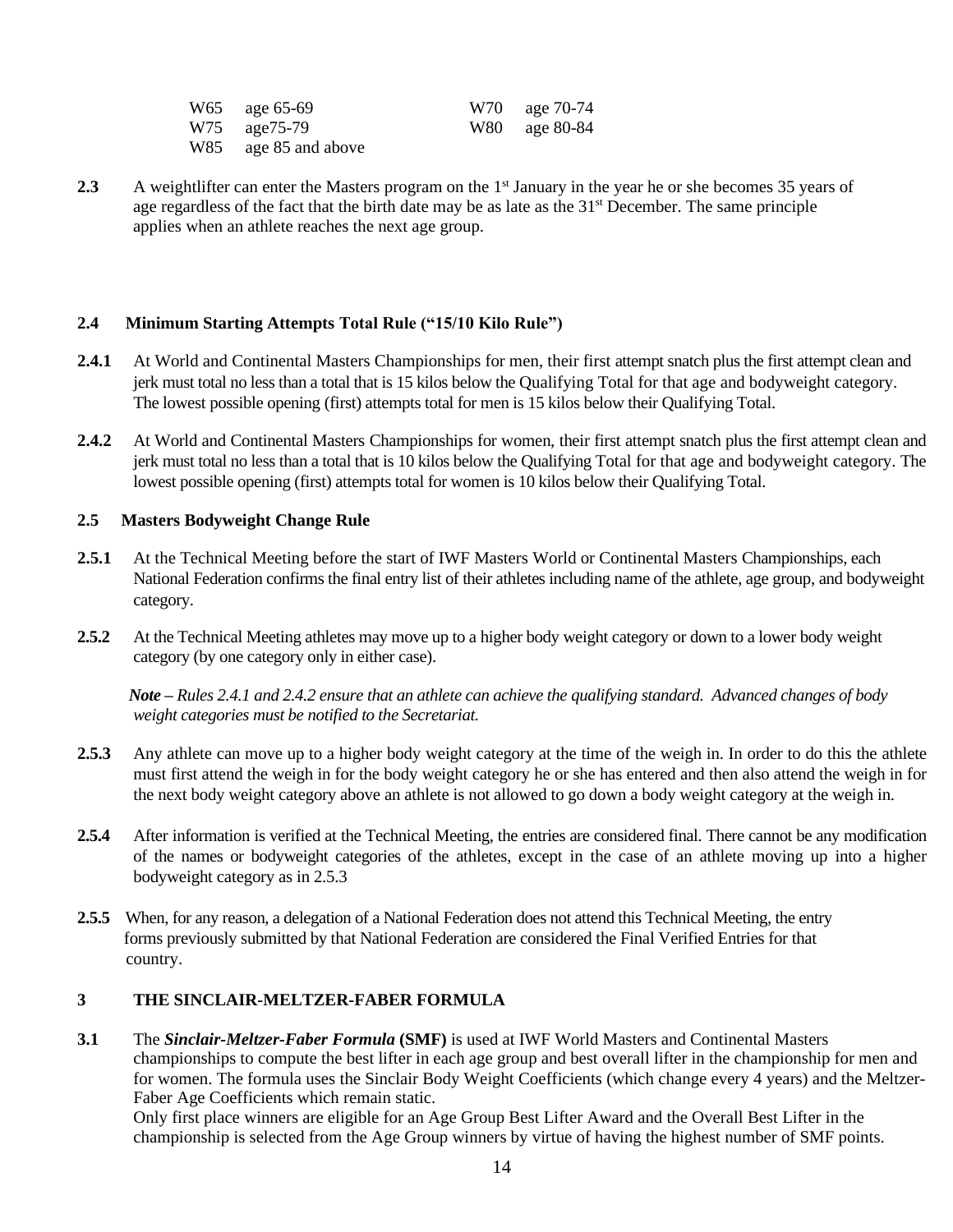# **4 IWF MASTERS NATIONAL TEAM COMPETITION**

**4.1** At IWF Masters and Continental Masters championships each country may enter a team into the Men's National Team Competition and/or the Women's National Team Competition. The men's team consists of a maximum of eight (8) athletes and women's team eight (8) athletes plus 3 reserves in each case. A team may have less than the stipulated number.

Team selection is spread over the different age and body weight categories with a maximum of two (2) athletes in any age and body weight category.

This competition is for team points only and team points are as in the IWF Rules.

The IWF rules state a **maximum** of 8 men and women. A team can be as few as a single individual. Should a team member be unable to participate the first reserve will take the place of the absent team member. Should two (2) team members be unable to participate the first two reserves will take the place of the absent team members. Should three (3) team members be unable to participate all three reserves will take the place of the absent team members.

A reserve can only be used as a substitute in a team if a named team member is withdrawn from the competition prior to the first attempt on the snatch.

**4.2** Team selection is from the official entry list.

In the team competition (men's and women's teams) if there is only one lifter in an age group and that lifter is selected for a team, the maximum points that can be earned is 23 (equivalent to  $3<sup>rd</sup>$  place). If there are two (2) people in the age group and both were selected in teams, the winner would earn 25 points and the second would earn 23 points (equivalent to  $2<sup>nd</sup>$  and  $3<sup>rd</sup>$  places).

Team entries should be submitted and paid at the Technical Meeting and will not be accepted after the start of the competition.

- **4.3** Team points for each athlete are calculated on the athlete's total and final position in the competition within the athlete's age group and body weight category. Points are based on the IWF team points system.
- **4.4** The points of each team member are added together to give the total points for the team. The team with highest number of total points is the winning team.

If two (2) or more teams have equal totals of points the winning team will be selected on basis of medals won, i.e. most gold, silver, bronze.

If two (2) or more teams have won identical medal distribution then the SMF points earned by each team member are added together to give a total SMF points for the team. The winning team is then selected on the highest team total of SMF points.

# **5 MEDALS**

- **5.1** Medals are awarded to the first three places in each weight and age category for totals only.
- **5.2** In the event of a tie on totals the lifter who achieved the total first is the winner, regardless of age or body weight.

## **6 BEST LIFTER AWARDS**

- **6.1** Best lifter awards will be given for each age category, men and women.
- **6.2** All best lifter awards are based on the highest number of SMF Points amongst the gold medalists within each age group. Athletes who are not first in their age and body weight category are ineligible for the best lifter and grand master awards.
- **6.3 "Grand Master"** Awards for men and women may be awarded to the best overall man and woman having achieved the highest overall SMF Points in a championship.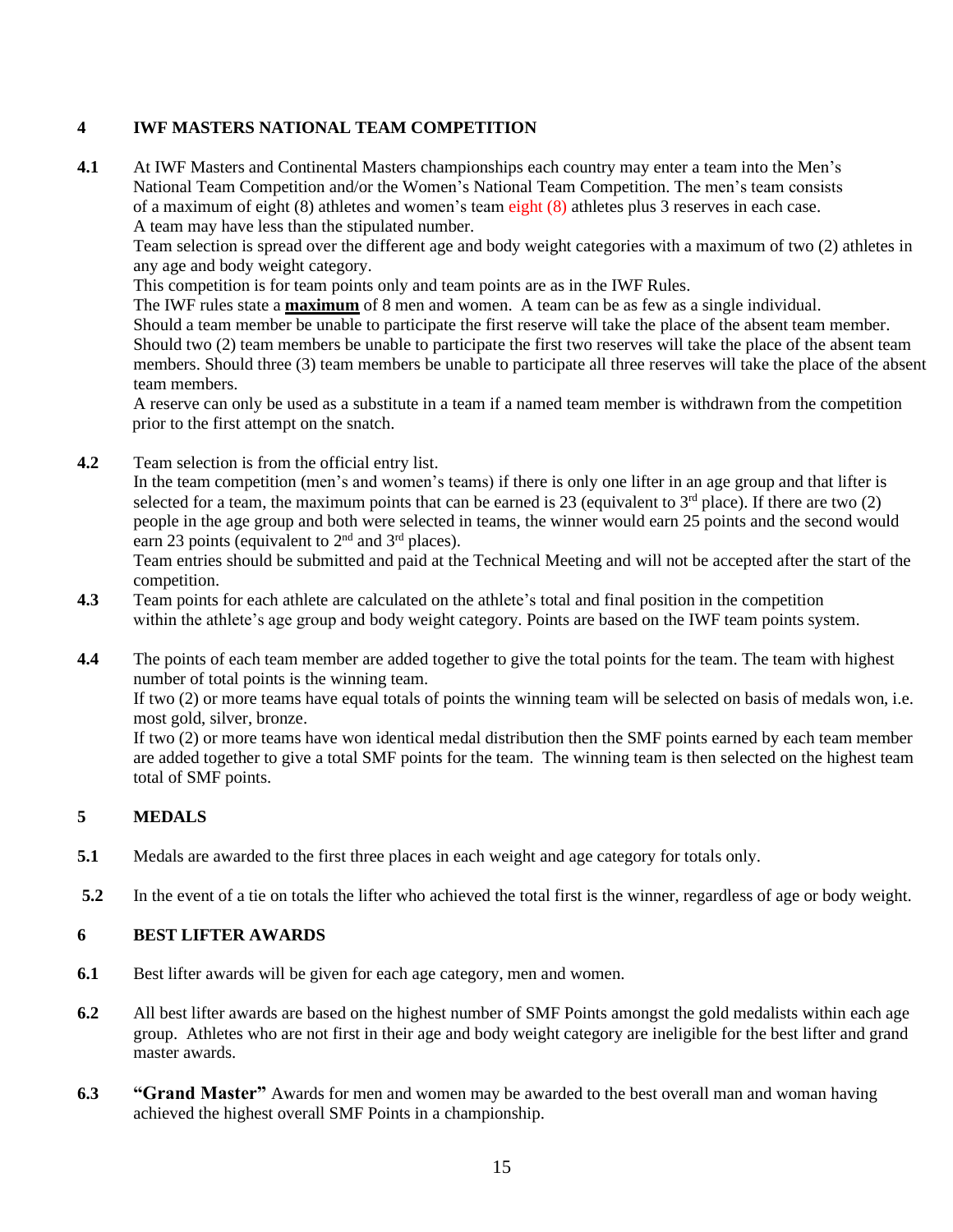# **7 INTERNATIONAL MASTERS CHAMPIONSHIPS**

#### **7.1 General Provisions**

- **7.1.1** The format of a championship can only be changed by agreement with the IWF Masters or Continental Masters Committee.
- **7.1.2** The format of a championship is the format specified when the Championship Competition Schedule is produced. No additional days, no special award ceremonies, no "non competition rest days", and no other variations can be introduced without the sanction of the appropriate International Masters Committee.

#### **7.2 IWF Masters World Championships**

The IWF Masters World Championship will be held every year in the approximate period of late August to early October.

At this championship athletes may set World Masters records and Continental records relative to the country in which an athlete resides. Doping controls must be applied to enable ratification of records.

#### **7.3 World Masters Games (WMG)**

A WMG is normally held every 4 years and the IWF Masters Committee will decide if the WMG will be sanctioned to include the IWF Masters World Championship within the WMG. If sanctioned the following rules will apply.

At this championship athletes can set World Masters records and Continental records relative to the country an athlete represents. Athletes can also set new WMG records.

Doping controls must be applied to enable ratification of records.

In addition to the official WMG entry fee and method of registration the IWF Masters Committee require an additional fee to cover costs organising committee including administration and anti-doping. Arrangements will be made for additional fees to be paid by each national Masters Chairman to cover all their competing athletes.

#### **7.4 Continental Masters Championships**

At Continental Masters Championships athletes can set World Masters records and Continental Masters records relative to the country and continent in which an athlete holds a passport or complies with rules on residency. Doping controls must be applied to enable ratification of records.

#### **7.5 Other International Masters Championships**

#### **7.5.1 General Provisions**

- Doping controls must be applied to enable ratification of records.
- Doping Controls must be carried out only at WADA approved laboratories.
- Any International Masters Championship event other than those listed in 7.1, 7.2, and 7.3 above must be sanctioned by the IWF Masters Committee.
- To enable the IWF Masters Committee to sanction international Masters weightlifting events, other than Continental Championships, the Organising Committee must invite members from the IWF Masters Committee to attend, oversee, and agree that the event complies with all IWF Masters rules.
- All sanctioned Non-IWF Masters events must provide (sent by email) a list of selected athletes for doping control and inform the IWF Masters Anti Doping Panel immediately of any positive result.
- The result management of Non-IWF Masters events shall be conducted by the respective NADA who carried out the doping control. The IWF Masters Anti-Doping Panel will only carry out the result management by written agreement and fee settlement

#### **7.5.2 Continental Masters Games**

The IMGA is now introducing Masters Games across all continents. Relative Continental Masters Committees must make their own decisions on attending these events or not, depending on if they are invited to attend.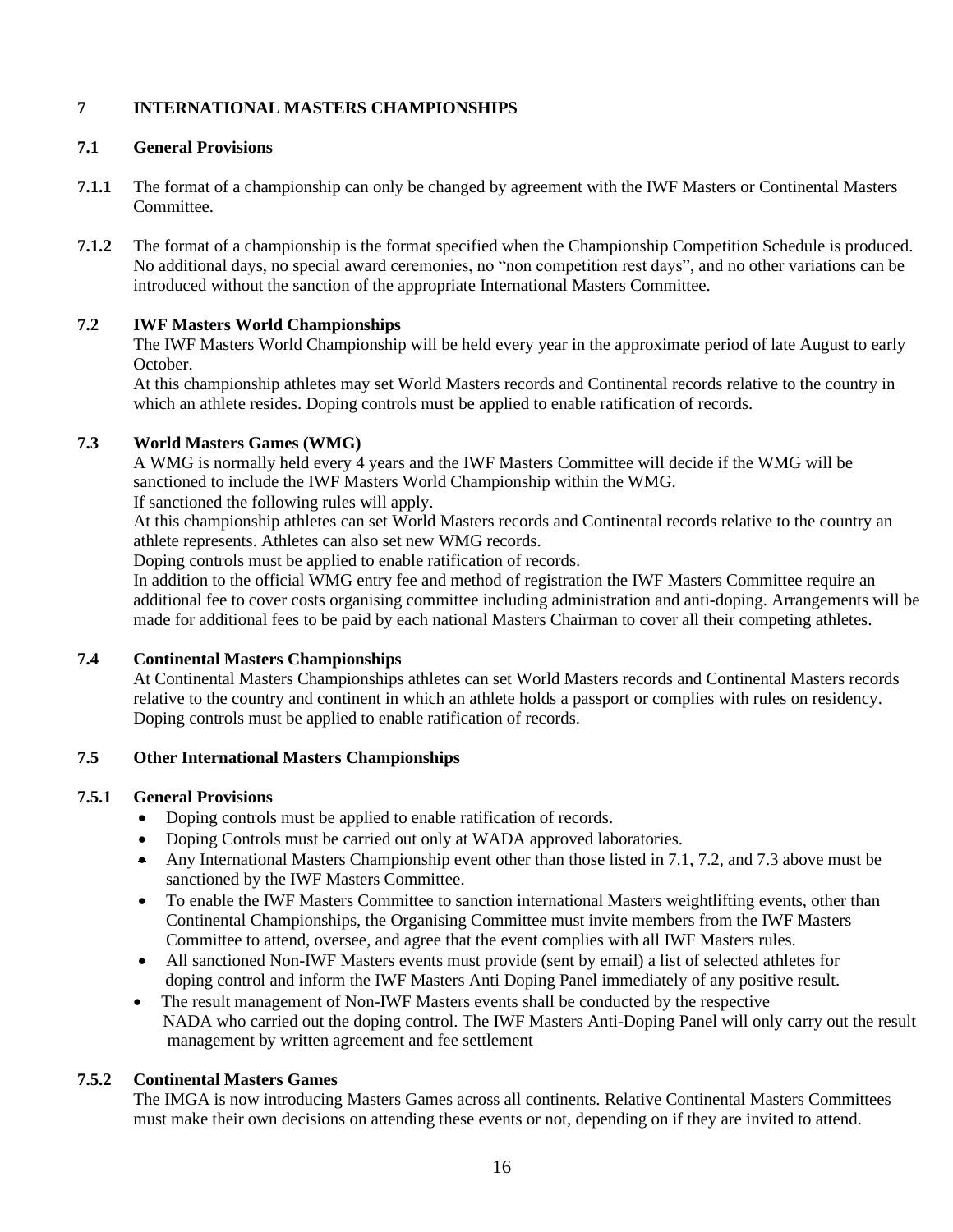# **IWF MASTERS ANTI DOPING**

# **1 WADA/IWF**

- **1.1** The IWF Masters and Continental Masters follow the WADA and IWF Rules on Anti-Doping.
- **1.2** The IWF Masters Anti -Doping Panel deals with all aspects of anti-doping and this is a separate committee from the Disciplinary Committee. It is in direct cooperation with the IWF and NADO's and responsible for aspects of anti-doping including results management.
- **1.3** Any person found guilty of a doping offence will receive a pro forma letter, based on the IWF format, and stating the athlete's rights and any penalty applied by the IWF Masters. Penalties imposed are those applicably under IWF rules and the WADA Code.

# **2 THE IWF MASTERS ANTI-DOPING PANEL**

- 2.1 The IWF Masters Anti-Doping Panel handles only Retroactive TUE applications according to its current regulations, which are continuously updated and published**.**
- **2.2** The IWF Masters has an Anti-Doping Panel to discuss all Adverse Analytical Findings (AAF) received from tests conducted by a WADA approved laboratory and make decisions based on the results from the said laboratory and other relevant information, e.g., doping control documents; and in accordance with WADA rules and instructions that may relate specifically to the Masters. All the functions of this committee can be found in Section 9.1.2.
- **2.3** If any AAF results in a test being declared positive the panel will inform the athlete, WADA, IWF and National Federation/National Masters body as stated in 1.3. above.
- **2.4** The panel will meet once a year at IWF Masters Championships and will be in contact by telephone, letter, and email, at other times necessary to deal with all anti-doping issues.
- **2.5** The panel reports back to the IWF Masters Executive Board.

# **3 PROCEDURES OF THE IWF MASTERS ANTI -DOPING PANEL**

- **3.1** The IWF Masters (and Continental) will only use WADA approved laboratories for testing.
- **3.2** The IWF and Continental Masters Committees are responsible for ensuring that doping control is done at championships under their control.
- **3.3** The total cost for dope testing will be met by the IWF Masters and Continental Masters Committees from the revenue received from **their share of** the championship entry fees.
- **3.4** Before each championship, and immediately after the closing date for entries, the committee will obtain the total number of entries to enable a budget to be prepared to meet the cost of anti doping. The number of tests to be carried out at any championship will depend upon the budget.
- **3.5** All entry forms contain a statement whereby the athlete agrees to the IWF Masters rules on anti doping, this includes selection of any athlete. An athlete can be selected at any time and on any day during the days of a championship.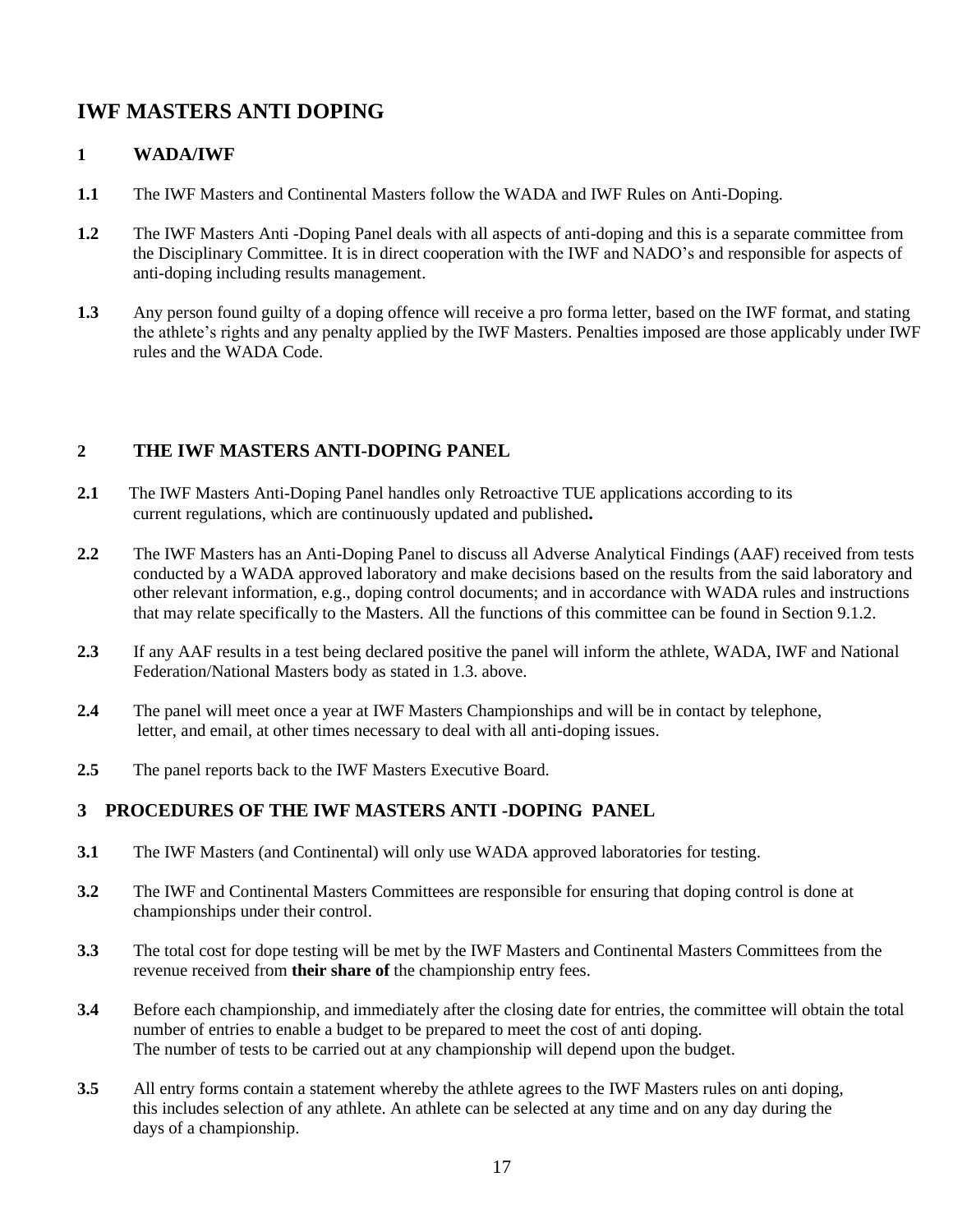# **4 IWF Masters Rules on Anti Doping (Resulting from a laboratory adverse analytical finding)**

#### **4.1 Decisions on Adverse Analytical Findings**

- **4.1.1** In agreement with the Anti-Doping Panel the IWF Masters Anti Doping Secretariat will write and mail a letter to the person named in the adverse finding. The letter will explain the rights of the athlete, give the result of the adverse finding and the penalty imposed on the athlete, it will also ask for an explanation from the athlete within a specific time scale.
- **4.1.2** In addition to imposing disqualification and a suspension for an adverse analytical finding the IWF Masters Anti-Doping Panel will also request the immediate return of the medal/Award.
- **4.1.3** The medal must be returned by a mailing from the athlete directly to a named member of the IWF Masters Anti-Doping Panel or to the IWF Masters secretariat.
- **4.1.4** Any competitor found in a venue with a hypodermic syringe will be immediately ejected from the building and subject to the findings of the IWF Masters Anti-Doping Panel.
- **4.1.5** Any competitor found "tampering" with their blood or body in any way whatsoever will treated the same as in rule 4.1.4, above.
- **4.1.6** All positive cases will be disclosed on the IWF Masters website.
- **4.1.7** Any suspended competitor giving false information in public, or giving false impressions as a result of false information regarding a suspension will incur further consequences accordingly.

# **COMPETITION ENTRY - ONLINE REGISTRATION and PAYMENTS SYSTEM**

#### **1. All entries will be by online registration only.**

**1.2. Entry fees are payable to National Masters Chairmen who will issue an "access code" to enable the athlete to register. Note: The online system will close on the date listed as the** 

 **closing date on the home page and no late entries will be possible.** 

- **1.3. The online registration allows input of all an athlete's individual details to enable the Competitor Start Lists and Competition Schedule to be produced.**
- **1.4. The system has pages that will display information relating to the current Championship.**
	- **All championship details, e.g., dates, entry fee, venue name and address. etc.**
	- **Qualifying standards.**
	- **Medical form.**
- **1.5. Due to the huge increase in the number of athletes wishing to compete in Masters weightlifting at an International level the online registration system and the method of payment for entry fees may be subject to change. The decision to make and control changes will be at the discretion of the IWF Masters Committee after informing Congress.**

#### **2. National Masters Committee**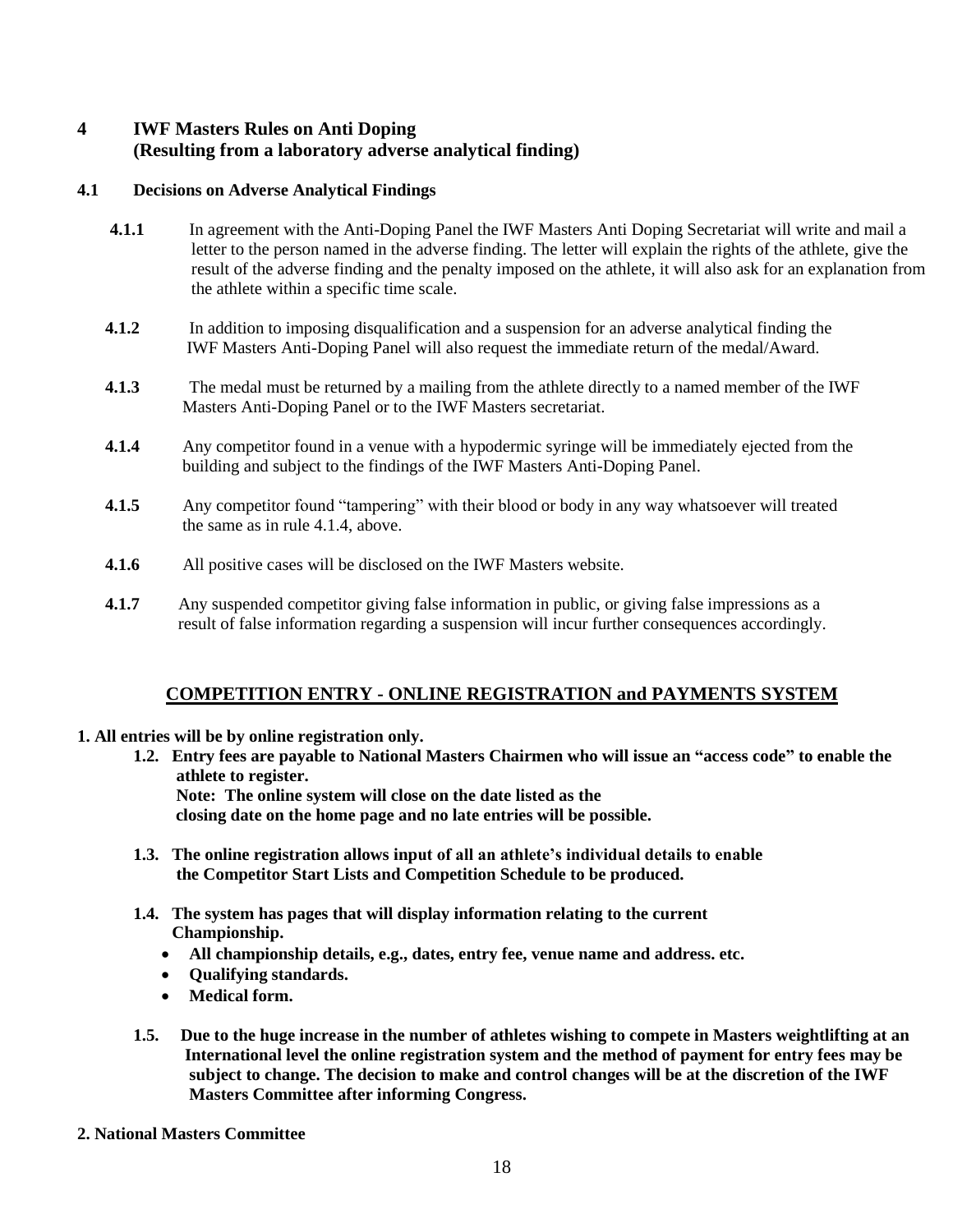**2.**1. The IWF Masters will recognise **only one** National Masters Committee. Any persons forming a second committee will not be recognised and do so at their own risk

# *A National Masters Committee can be recognised in the following ways:*

- **2.2.** When a National Masters Committee and all the national Masters are members of the National Weightlifting Federation.
- **2.3**. When a National Weightlifting Federation does not recognise the Masters and it has been necessary to form a Masters Committee to enable national Masters to compete in International Masters championships.
- **2.4.** The IWF Masters will not get involved in the internal disputes between groups of Masters within a country. The IWF Masters will not enter into discussion on any level relating to internal disputes and any such dispute must be settled between the two or more Masters groups within a country.
- **2.5.** Entry fees must be paid according to the instruction ON THE REGISTRATION SYSTEM.

# **IWF MASTERS BYE-LAWS**

# **3. Visa Law**

- 3.1. Athletes and persons accompanying athletes who have received a visa to visit another country are not allowed to stay in that country for personal or other reasons, e.g., political, religion, war
- 3.2. Any athletes or persons accompanying athletes who have received a visa to visit another country deciding to stay and live in the country being visited will be banned from all future IWF Masters events.
- 3.3. The IWF Masters is a non-profit, non-political organization acting under the law of the International Olympic Committee.
- 4. Masters Nationality Rule for competing athletes.
- 4.1. Masters are only allowed to compete for the nation issuing their passport. In cases of dual nationality where an athlete has two passports the athlete must decide which country he or she will compete for.
- 4.2. When an athlete decides to compete for the second nation it must be done by formal application to the IWF Masters with supporting documents of proof including an official release from the previous national federation or recognised Masters body.
- 4.3. In cases where the first nation may be suspended from International competition by the IWF because of doping offences athletes may only compete for the second nation if they have not competed in any competition for the first nation in the previous 12 months.

# 5. **Entry from outside the country of nationality.**

- 5.1. Athletes who live and work in a country for which they do not hold a passport must still be allowed the possibility to compete in Masters International Championships.
- 5.2. Such athletes are rightly being allowed to compete in National Masters Championships in the countries where they live and work.
- 5.3. If the National Masters Chairman of any country has doubts about the international qualification of an athlete from that country and now working and living in another country it can be resolved by the athlete sending a copy of a results protocol signed by at least two T.O.'s to that national chairman.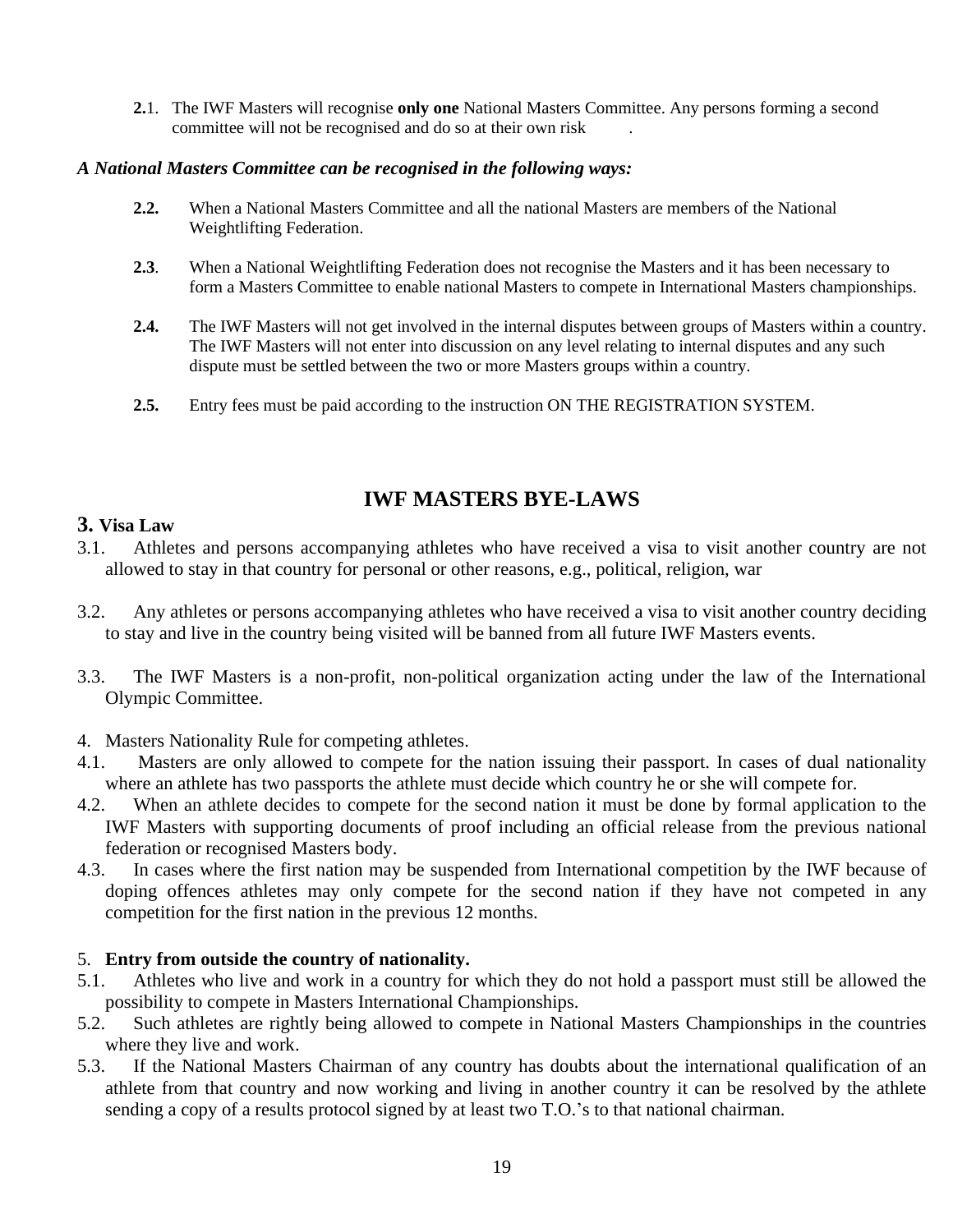5.4. On behalf of all Masters across the world the IWF Masters will do their utmost to ensure this rule is observed and allow all Masters to compete in a selected championship.

# 6. **Singlets Rule**

- 6.1. The IWF have produced a document on their website which includes some instructions on what can be worn and is correct. The items range from headwear to footwear.
- 6.2. The IWF document states that
- Athletes must wear only one costume which complies with the following criteria**:**
	- o Must be one piece.
	- o Must be collar-less.
	- o Can be any colour.
	- o Must not cover the elbows.
	- o Must not cover the knees.
	- o T-shirt and shorts cannot be worn instead of the costume.
	- o Only one unitard can be worn under the costume and is considered as the skin.
	- o A unitard can cover the knees and the elbows and can be one or two pieces.
	- o It can be any colour but only one colour.
- 6.3. Weightlifting costumes for IWF Masters sanctioned championships shall be consistent with IWF regulations. The design on the upper thigh must be cut in a horizontal fashion such that the gluteal fold always remains covered. Ideally, the weightlifting costume worn by a Master's athlete should be similar to that worn by Senior athletes of their home country at IWF international events. Bikini cut designs are unacceptable on IWF Masters competition platforms for both genders.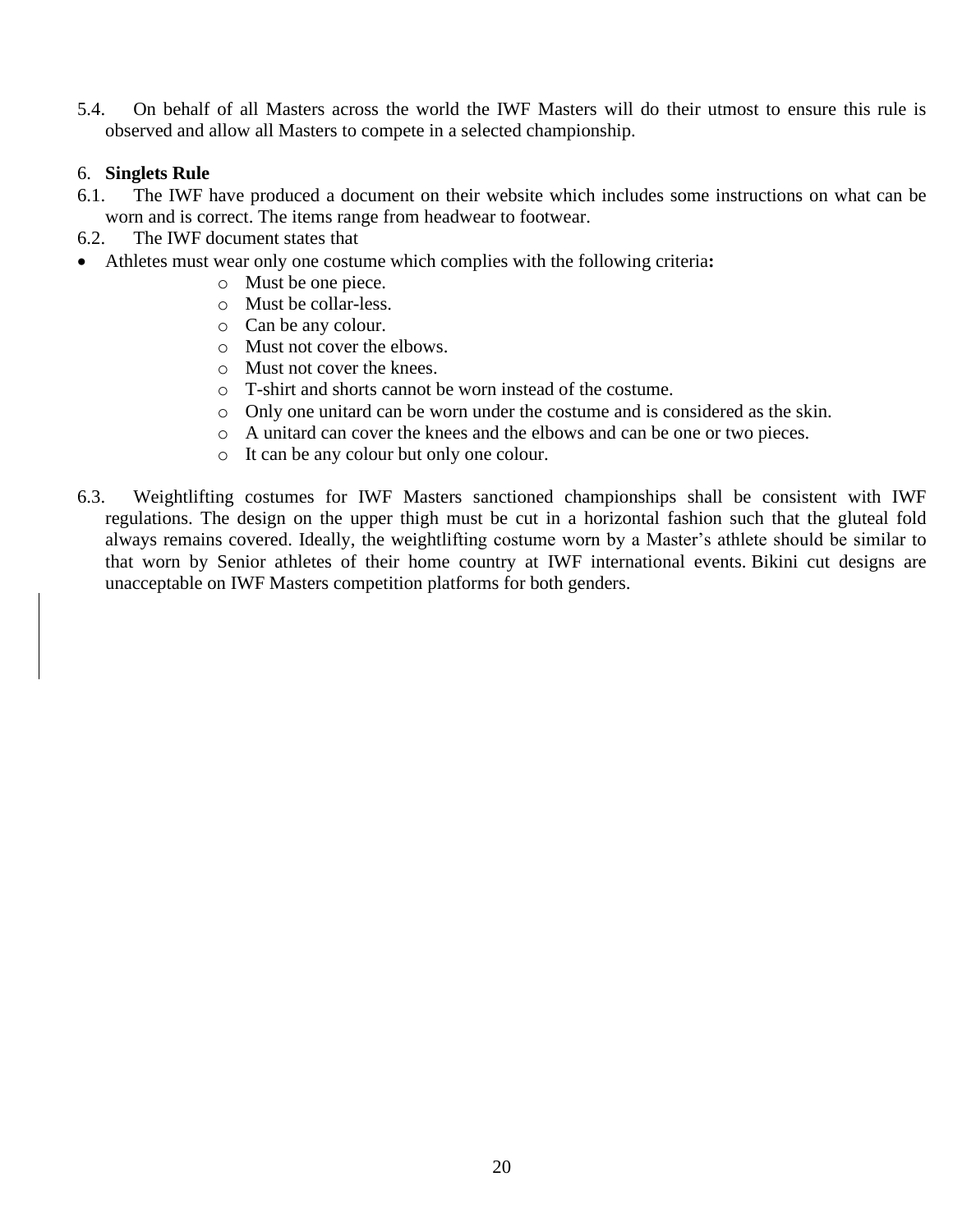# **LIST OF OFFICIALS OF THE IWF MASTERS:**

# *ELECTED MEMBERS OF THE IWF MASTERS EXECUTIVE BOARD*

**IWF MASTERS CHAIRWOMAN:** Mrs. Denise Offermann

**Dionissiou Solomou 59 2231 Latsia Cyprus E: [iwfmasterssecretariat@gmail.com](mailto:iwfmasterssecretariat@gmail.com)**

**GENERAL SECRETARY Mr. Bill Barton**

**45 Middleton Drive Bury, Lancs. BL9 8DT England**

**E: [wbarton16@btinternet.com](mailto:wbarton16@btinternet.com)**

**WOMEN'S REPRESENTATIVE Ms. Caroline Charles** 

**30 Hortensia House Hortensia Road Chelsea London. SW10 0QP England E: [carolinecharles@yahoo.co.uk](mailto:carolinecharles@yahoo.co.uk)**

# *CO-OPTED MEMBERS OF THE IWF MASTERS EXECUTIVE BOARD*

**MEDICAL Mr. Mark Lavallee E: [mlavallee@wellspan.org](mailto:mlavallee@wellspan.org)**

**WEBSITE Mr. Terry Baker Consett Yprkshire England E: [terence.baker@googlemail.com](mailto:terence.baker@googlemail.com) W: [www.iwfmasters.org](http://www.iwfmasters.org/)**